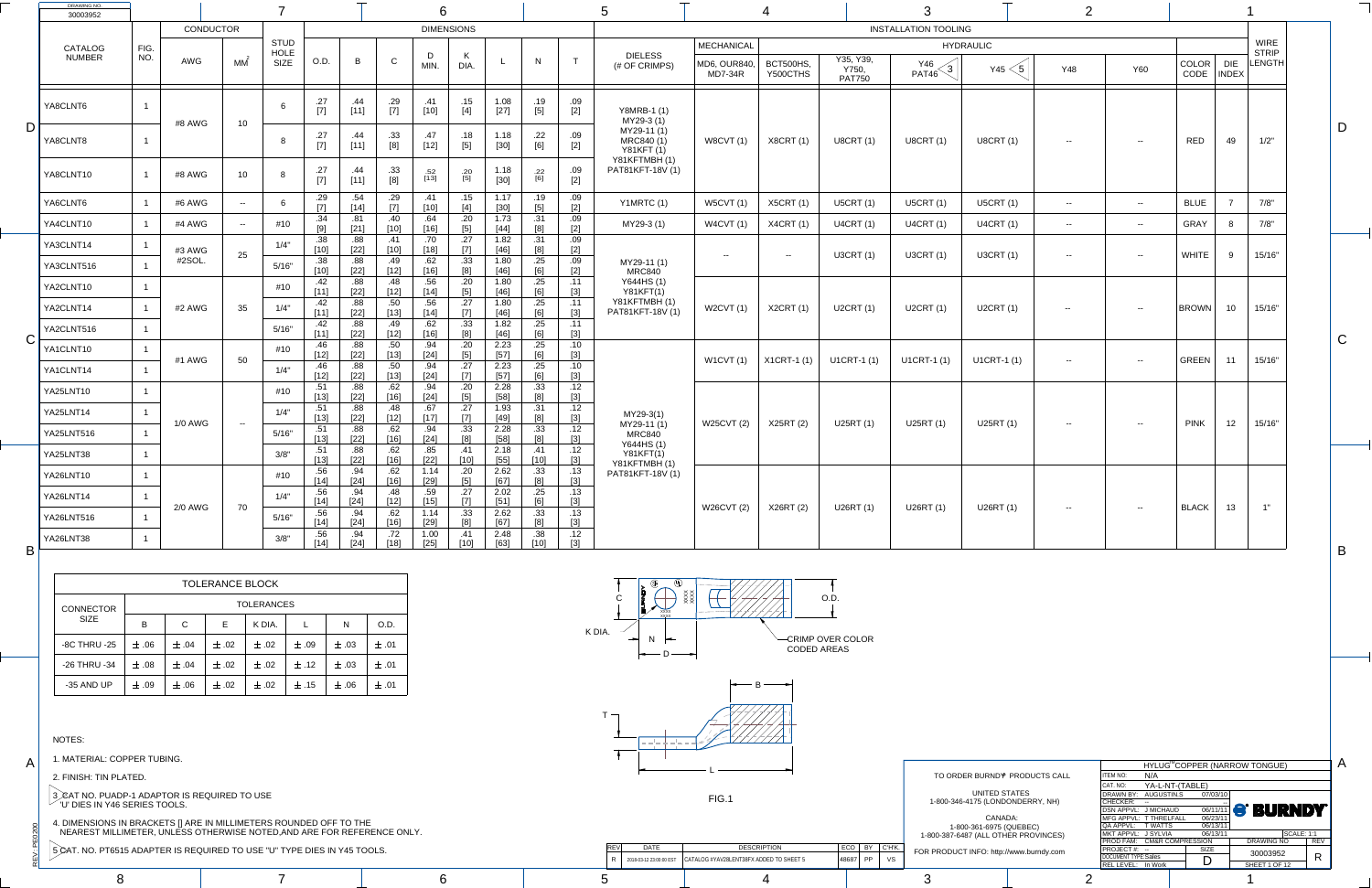$\ddot{ }$ 

PE<sub>O</sub>

A

C

 $\Box$ 

B

A

K DIA.

| 5515 ADAPTER IS REQUIRED TO USE "U" TYPE DIES IN Y45 TOOLS. |  | <b>DATE</b>            | <b>DESCRIPTION</b><br>ECO                        |  | T INFO: http://www.burndy.com | <b>PROJECT#:</b>                                          |  |
|-------------------------------------------------------------|--|------------------------|--------------------------------------------------|--|-------------------------------|-----------------------------------------------------------|--|
|                                                             |  | 018-03-12 23:00:00 EST | CATALOG #YAV28LENT38FX ADDED TO SHEET 5<br>48687 |  |                               | <b>DOCUMENT TYPE:Sales</b><br><b>EL LEVEL:</b><br>In Work |  |
|                                                             |  |                        |                                                  |  |                               |                                                           |  |

|                      |                            |                 |             | HYLUG <sup>™</sup> COPPER (NARROW TONGUE) |            |
|----------------------|----------------------------|-----------------|-------------|-------------------------------------------|------------|
| <b>PRODUCTS CALL</b> | <b>ITEM NO:</b>            | N/A             |             |                                           |            |
|                      | CAT. NO:                   | YA-L-NT-(TABLE) |             |                                           |            |
| <b>ATES</b>          | <b>DRAWN BY:</b>           | AUGUSTIN.S      | 07/03/10    |                                           |            |
| (NDERRY, NH          | <b>CHECKER:</b>            |                 |             |                                           |            |
|                      | DSN APPVL: J MICHAUD       |                 | 06/11/11    | <b>S. BURNDA</b>                          |            |
| )A:                  | MFG APPVL: T THRELFALL     |                 | 06/23/11    |                                           |            |
| <b>QUEBEC)</b>       | QA APPVL: TWATTS           |                 | 06/13/11    |                                           |            |
| ER PROVINCES)        | MKT APPVL: J SYLVIA        |                 | 06/13/11    | <b>SCALE: 1:1</b>                         |            |
|                      | PROD FAM: CM&R COMPRESSION |                 |             | <b>DRAWING NO</b>                         | <b>REV</b> |
| www.burndy.com       | PROJECT#: --               |                 | <b>SIZE</b> | 30003952                                  |            |
|                      | <b>DOCUMENT TYPE:Sales</b> |                 | D           |                                           | R          |
|                      | REL LEVEL: In Work         |                 |             | SHEET 2 OF 12                             |            |
|                      |                            |                 |             |                                           |            |

| <b>DRAWING NO.</b><br>30003952 |             |           |                  |                                    |                       |                          |                         | O                        |                       |                            |                                                                       |                                     |                                   |                                              |                              |                                     |                                          |                                   |            |            |                                     |                             |                                              |  |
|--------------------------------|-------------|-----------|------------------|------------------------------------|-----------------------|--------------------------|-------------------------|--------------------------|-----------------------|----------------------------|-----------------------------------------------------------------------|-------------------------------------|-----------------------------------|----------------------------------------------|------------------------------|-------------------------------------|------------------------------------------|-----------------------------------|------------|------------|-------------------------------------|-----------------------------|----------------------------------------------|--|
|                                |             |           | <b>CONDUCTOR</b> |                                    |                       |                          |                         |                          | <b>DIMENSIONS</b>     |                            |                                                                       |                                     |                                   |                                              |                              |                                     | <b>INSTALLATION TOOLING</b>              |                                   |            |            |                                     |                             |                                              |  |
| CATALOG<br>NUMBER              | FIG.<br>NO. | AWG       | МM               | <b>STUD</b><br>HOLE<br><b>SIZE</b> | O.D.                  | $\overline{B}$           | $\sim$                  | D<br>MIN.                | $\mathsf{R}$<br>DIA.  |                            | N                                                                     |                                     | <b>DIELESS</b><br>(# OF CRIMPS)   | <b>MECHANICAL</b><br>MD6, OUR840,<br>MD7-34R | <b>BCT500HS,</b><br>Y500CTHS | Y35, Y39,<br>Y750,<br><b>PAT750</b> | Y46<br>$\overline{\mathcal{S}}$<br>PAT46 | <b>HYDRAULIC</b><br>Y45 $<$ 5 $ $ | <b>Y48</b> | <b>Y60</b> | $ $ COLOR $ $<br>CODE               | <b>DIE</b><br>$\vert$ INDEX | <b>WIRE</b><br><b>STRIP</b><br><b>LENGTH</b> |  |
| YA27LNT14                      |             |           |                  | 1/4"                               | .62<br>$[16]$         | 1.00<br>$[25]$           | .76<br>[19]             | .67<br>$[17]$            | .27                   | 2.10<br>$[53]$             | .31<br>R1                                                             | .13<br>$[3]$                        |                                   |                                              |                              |                                     |                                          |                                   |            |            |                                     |                             |                                              |  |
| <b>YA27LNT516</b>              |             | 3/0 AWG   | $\sim$ $\sim$    | 5/16"                              | .62<br>$[16]$         | 1.00<br>$[25]$           | .60<br>$[15]$           | .77<br>[20]              | .33<br>[8]            | 2.17<br>$[55]$             | .34                                                                   | .12<br>$[3]$                        |                                   | W27VT(2)                                     | X27RT(3)                     | U27RT(1)                            | U27RT(1)                                 | U27RT(1)                          | $  \,$     | $- -$      | ORANGE                              | 14                          | $1 - 1/16"$                                  |  |
| YA27LNT38                      |             |           |                  | 3/8"                               | .62<br>$[16]$         | 1.00<br>$[25]$           | .73<br>[19]             | 1.14<br>$[29]$           | .41<br>[10]           | 2.64<br>[67]               | .41<br>[10]                                                           | .12<br>$[3]$                        |                                   |                                              |                              |                                     |                                          |                                   |            |            |                                     |                             |                                              |  |
| YA28LNT14                      |             |           |                  | 1/4"                               | .69<br>$[18]$         | .88<br>$[22]$            | .76<br>[19]             | 1.07<br>[27]             | .27                   | 2.60<br>[66]               | .31<br>[8]                                                            | .14<br>$[4]$                        |                                   |                                              |                              |                                     |                                          |                                   |            |            |                                     |                             |                                              |  |
| <b>YA28LNT516</b>              |             | 4/0 AWG   | $\sim$ $ \sim$   | 5/16"                              | .69<br>[18]           | .88<br>$[22]$            | .70<br>[18]             | .77<br>$[20]$            | .33                   | 2.09<br>$[53]$             | .34                                                                   | .14<br>$[4]$                        |                                   | W28VT(2)                                     | X28RT(3)                     | U28RT(1)                            | U28RT(1)                                 | U28RT(1)                          | C28R(1)    | L28RT(1)   | <b>PURPLE</b>                       | 15                          | $1 - 1/8"$                                   |  |
| YA28LNT38                      |             |           |                  | 3/8"                               | .69<br>[18]           | .88<br>$[22]$            | .76<br>[19]             | 1.14<br>$[29]$           | .41<br>[10]           | 2.67<br>[68]               | .41<br>$^{\sf f}$ 10]                                                 | .14<br>$[4]$                        |                                   |                                              |                              |                                     |                                          |                                   |            |            |                                     |                             |                                              |  |
| YA29LENT516                    |             |           |                  | 5/16"                              | .75<br>$[19]$         | 1.06<br>$[27]$           | .76<br>[19]             | .72<br>$[18]$            | .33                   | 2.48<br>[63]<br>2.96       | .34<br>$\sim$                                                         | .16<br>$[4]$<br>.16                 |                                   |                                              |                              |                                     |                                          |                                   |            |            |                                     |                             |                                              |  |
| YA29LENT38                     |             | 250 kcmil | $- -$            | 3/8"                               | [19]<br>.75           | 1.06<br>$[27]$<br>1.06   | .76<br>[19]<br>.96      | 1.20<br>[30]<br>1.20     | .41<br>[10]<br>.41    | $[75]$<br>2.96             | .41<br>[10]<br>.41                                                    | [4]<br>.16                          |                                   | W29VT(2)                                     | X29RT(4)                     | U29RT(1)                            | U29RT(1)                                 | U29RT(1)                          | L29R(1)    | L29RT(1)   | YELLOW                              | 16                          | $1 - 1/8"$                                   |  |
| YA29LNT38                      |             |           |                  | 3/8"                               | [19]<br>.81           | $[27]$<br>1.03           | [24]<br>.83             | $[30]$<br>.11            | [10]<br>.27           | $[75]$<br>2.26             | 10]<br>.31                                                            | $[4]$<br>.16                        | Y644HS (1)<br><b>Y81KFT(2)</b>    |                                              |                              |                                     |                                          |                                   |            |            |                                     |                             |                                              |  |
| YA30LNT14                      |             | 300 kcmil | 150              | 1/4"                               | [21]<br>.81           | $[26]$<br>1.03           | [21]<br>.96             | $[18]$<br>1.20           | .41                   | $[57]$<br>2.97             | .41                                                                   | $[4]$                               | Y81KFTMBH(2)<br>PAT81KFT-18V (2)  | W30VT(4)                                     | $\qquad \qquad - - - -$      | U30RT(2)                            | U30RT(2)                                 | U30RT(2)                          | C30R(2)    | L30RT(1)   | WHITE                               | 17                          | $1 - 1/8"$                                   |  |
| YA30LNT38<br>YA31LNT38         |             |           |                  | 3/8"<br>3/8"                       | [21]<br>.88           | $[26]$<br>1.06           | [24]<br>.96             | $[30]$<br>1.45           | $[10]$<br>.41         | $[75]$<br>3.31             | [10]<br>.41                                                           | $[4]$<br>.18                        |                                   |                                              |                              |                                     |                                          |                                   |            |            |                                     |                             |                                              |  |
| YA31LNT12                      |             | 350 kcmil | 185              | 1/2"                               | $[22]$<br>.88         | $[27]$<br>1.06           | $[24]$<br>.88           | $[37]$<br>1.14           | [10]<br>.53           | [84]<br>2.75               | [10]<br>.53                                                           | $[4]$<br>.18                        |                                   | W31VT(4)                                     | $\qquad \qquad - - - -$      | U31RT(2)                            | U31RT(2)                                 | U31RT(2)                          | C31R(2)    | L31RT(1)   | <b>RED</b>                          | 18                          | $1 - 3/16"$                                  |  |
| YA32LNT38                      |             |           |                  | 3/8"                               | $[22]$<br>.95         | $[27]$<br>1.19           | $[22]$<br>.96           | $[29]$<br>1.20           | $[13]$<br>.41         | $[70]$<br>3.21             | $^{\text{a}}$ 13]<br>.41                                              | $[4]$<br>.20                        |                                   |                                              |                              |                                     |                                          |                                   |            |            |                                     |                             |                                              |  |
| <b>YA32LNT12</b>               |             | 400 kcmil | $- -$            | 1/2"                               | $[24]$<br>.95<br>[24] | $[30]$<br>1.19<br>$[30]$ | $[24]$<br>.96<br>$[24]$ | $[30]$<br>1.20<br>$[30]$ | [10]<br>.53<br>$[13]$ | [82]<br>3.21<br>[82]       | $[10]$<br>.53<br>$[13]$                                               | $[5]$<br>.19<br>[5]                 |                                   | W32VT(4)                                     | $\qquad \qquad - - - -$      | U32RT(2)                            | U32RT(2)                                 | U32RT(2)                          | C32R(2)    | L32RT(1)   | <b>BLUE</b>                         | $\vert$ 19 OR<br>470        | $1 - 1/4"$                                   |  |
| YA34LNT38                      |             |           |                  | 3/8"                               | 1.06<br>[27]          | 1.27<br>$[32]$           | .96<br>$[24]$           | 1.45<br>$[37]$           | .41<br>[10]           | 3.65<br>[93]               | .41<br>101                                                            | .23<br>[6]                          |                                   |                                              |                              |                                     |                                          |                                   |            |            |                                     |                             |                                              |  |
| YA34LNT12                      |             | 500 kcmil | 240              | 1/2"                               | 1.06<br>$[27]$        | 1.27<br>$[32]$           | .96<br>$[24]$           | 1.45<br>$[37]$           | .53<br>[13]           | 3.65<br>[93]               | .53<br>13                                                             | .23<br>[6]                          |                                   | W34VT(4)                                     | $---$                        | U34RT(2)                            | U34RT(2)                                 | U34RT(2)                          | C34R(1)    | L34RT(1)   | $\vert$ BROWN $\vert$ 20 OR $\vert$ | 299                         | $1 - 7/16"$                                  |  |
| YA36LNT38                      |             |           |                  | 3/8"                               | 1.18<br>[30]          | 1.38<br>$[35]$           | 1.12<br>$[28]$          | 1.70<br>$[43]$           | .41<br>[10]           | 4.09<br>$\left[104\right]$ | .50<br>$^{\sf T}$ 13]                                                 | .27<br>$[7]$                        |                                   |                                              |                              |                                     |                                          |                                   |            |            |                                     |                             |                                              |  |
| <b>YA36LNT12</b>               |             | 600 kcmil | 300              | 1/2"                               | 1.188<br>[30]         | 1.38<br>$[35]$           | 1.00<br>$[25]$          | 1.17<br>$[30]$           | .53<br>$[13]$         | 3.29<br>[84]               | .53<br>$[13]$                                                         | .27<br>$[7]$                        |                                   | ----                                         | $---$                        | U36RT(2)                            | U36RT(2)                                 | U36RT(2)                          | C36R(1)    | LS6RT(1)   | GREEN                               | 22                          | $1 - 3/4"$                                   |  |
| YA39LNT38                      |             |           |                  | 3/8"                               | 1.300<br>$[33]$       | 1.42<br>$[36]$           | 1.12<br>[28]            | 1.70<br>$[36]$           | .41<br>$[10]$         | 4.24<br>[108]              | .50<br>$\begin{array}{ c c } \hline \text{[13]} \\\hline \end{array}$ | .27<br>[7]<br>— <del>————————</del> | Y81KFT (3)                        |                                              |                              |                                     |                                          |                                   |            |            |                                     |                             |                                              |  |
| <b>YA39LNT12</b>               |             | 750 kcmil | $\sim$ $ \sim$   | 1/2"                               | 1.300<br>$[33]$       | 1.42<br>[36]             | 1.63<br>[41]            | 1.70<br>[36]             | .56<br>$[14]$         | 4.24<br>[108]              | .53<br>$[13]$                                                         | .27                                 | Y81KFTMBH (3)<br>PAT81KFT-18V (3) | $---$                                        | $---$                        | U39RT(2)                            | U39RT(2)                                 | U39RT(2)                          | C39R(1)    | L39RT(1)   | $ $ BLACK $ $                       | 24                          | $1 - 15/16"$                                 |  |
| <b>YA39LNT58</b>               |             |           |                  | 5/8"                               | 1.300<br>[33]         | 1.42<br>$[36]$           | 1.30<br>$[33]$          | 1.43<br>[36]             | .69<br>$[10]$         | 3.67<br>$[93]$             | .66<br>[17]                                                           | .27<br>$[7]$                        |                                   |                                              |                              |                                     |                                          |                                   |            |            |                                     |                             |                                              |  |

 $\mathbf D$ 



TO ORDER BURND<sup>®</sup> PRODUCTS CALL UNITED  $STA$ 1-800-346-4175 (LONDO

CANAD 1-800-361-6975 (Q 1-800-387-6487 (ALL OTHE

| <b>TOLERANCE BLOCK</b> |           |              |           |                   |           |           |           |  |  |  |  |  |  |  |
|------------------------|-----------|--------------|-----------|-------------------|-----------|-----------|-----------|--|--|--|--|--|--|--|
| <b>CONNECTOR</b>       |           |              |           | <b>TOLERANCES</b> |           |           |           |  |  |  |  |  |  |  |
| <b>SIZE</b>            | B         | $\mathsf{C}$ | E.        | K DIA.            |           | N         | O.D.      |  |  |  |  |  |  |  |
| <b>-8C THRU -25</b>    | $\pm$ .06 | $\pm .04$    | $\pm .02$ | $\pm$ .02         | $\pm .09$ | $\pm .03$ | $\pm .01$ |  |  |  |  |  |  |  |
| -26 THRU -34           | $\pm$ .08 | $\pm$ .04    | $\pm .02$ | $\pm$ .02         | $\pm$ .12 | $\pm .03$ | $\pm .01$ |  |  |  |  |  |  |  |
| -35 AND UP             | $\pm$ .09 | $\pm .06$    | $\pm .02$ | $\pm$ .02         | $\pm$ .15 | $\pm .06$ | $\pm$ .01 |  |  |  |  |  |  |  |

NOTES:

1. MATERIAL: COPPER TUBING.

2. FINISH: TIN PLATED.

3 *,* CAT NO. PUADP-1 ADAPTOR IS REQUIRED TO USE  $\degree$  'U' DIES IN Y46 SERIES TOOLS.

4. DIMENSIONS IN BRACKETS [] ARE IN MILLIMETERS ROUNDED OFF TO THE NEAREST MILLIMETER, UNLESS OTHERWISE NOTED,AND ARE FOR REFERENCE ONLY.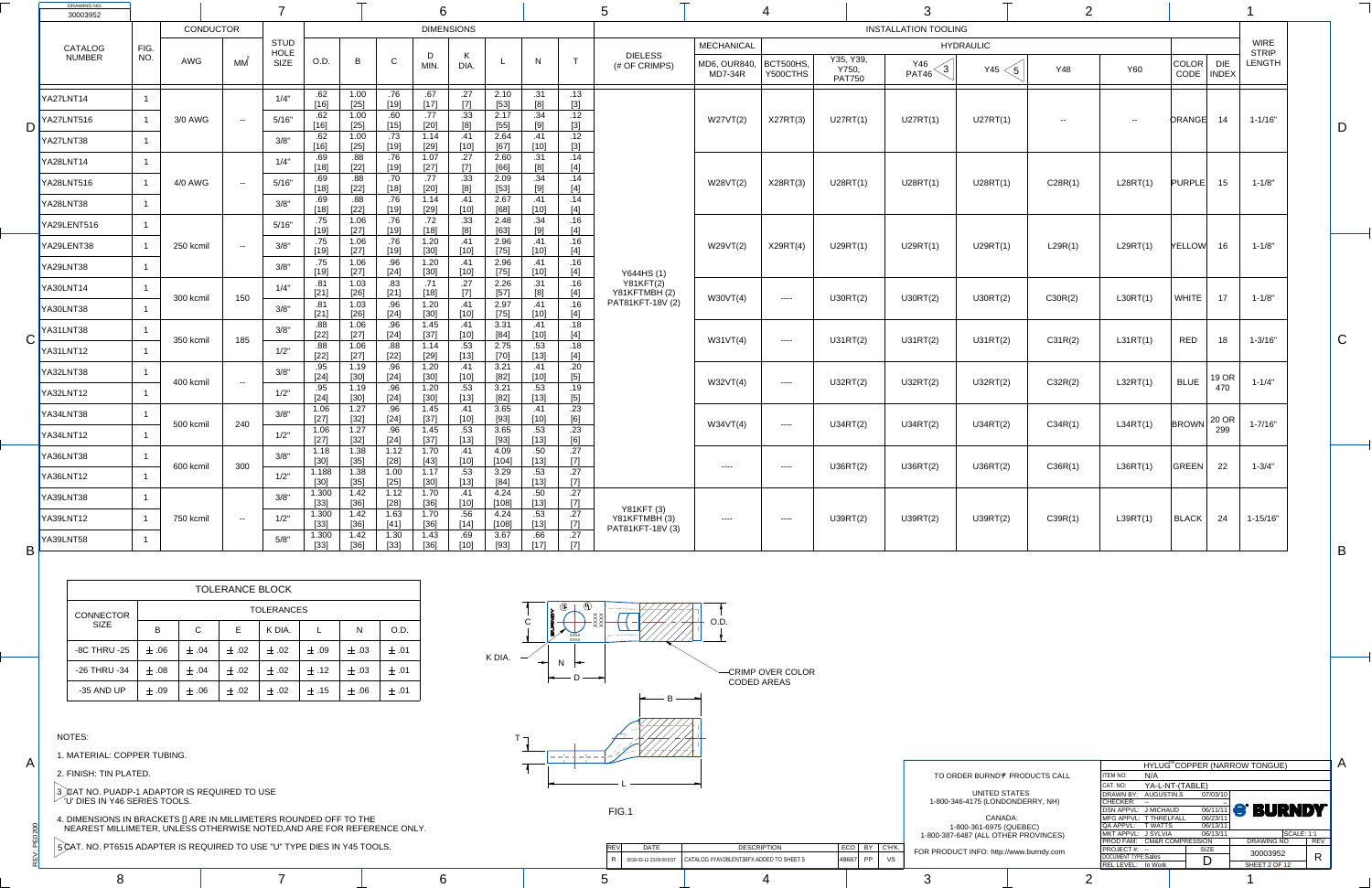$\dot{>}$ 

PEO

200

A

B

B

A



|                                                            |  |             |                              |       |                  | ≺OD FAM:                    | <b>CM&amp;R COMPRESSION</b> |  |
|------------------------------------------------------------|--|-------------|------------------------------|-------|------------------|-----------------------------|-----------------------------|--|
| 515 ADAPTER IS REQUIRED TO USE "U" TYPE DIES IN Y45 TOOLS. |  | <b>DATE</b> | <b>DESCRIPTION</b>           | ECO   |                  | <b>PROJECT#:</b>            |                             |  |
|                                                            |  |             | <b>NT38FX ADDED TO SHEET</b> | 48687 | //www.burndy.com | <b>DOCUMENT TYPE:Sales</b>  |                             |  |
|                                                            |  |             |                              |       |                  | In Work<br><b>EL LEVEL:</b> |                             |  |
|                                                            |  |             |                              |       |                  |                             |                             |  |

|                      |                                |                             | HYLUG <sup>M</sup> COPPER (NARROW TONGUE) |            |
|----------------------|--------------------------------|-----------------------------|-------------------------------------------|------------|
| <b>PRODUCTS CALL</b> | N/A<br><b>ITEM NO:</b>         |                             |                                           |            |
|                      | CAT. NO:                       | YA-L-NT-(TABLE)             |                                           |            |
| <b>TATES</b>         | AUGUSTIN.S<br><b>DRAWN BY:</b> | 07/03/10                    |                                           |            |
| (NDERRY, NH          | <b>CHECKER:</b>                |                             |                                           |            |
|                      | DSN APPVL: J MICHAUD           |                             | <b>OG/11/11 S' BURNDY</b>                 |            |
| CA:                  | MFG APPVL: T THRELFALL         | 06/23/11                    |                                           |            |
| <b>QUEBEC)</b>       | QA APPVL:<br><b>T WATTS</b>    | 06/13/11                    |                                           |            |
| ER PROVINCES)        | MKT APPVL: J SYLVIA            | 06/13/11                    | <b>SCALE: 1:1</b>                         |            |
|                      | <b>PROD FAM:</b>               | <b>CM&amp;R COMPRESSION</b> | <b>DRAWING NO</b>                         | <b>REV</b> |
| www.burndy.com       | <b>PROJECT#:</b>               | <b>SIZE</b>                 | 30003952                                  |            |
|                      | <b>DOCUMENT TYPE:Sales</b>     |                             |                                           | R          |
|                      | REL LEVEL: In Work             |                             | SHEET 3 OF 12                             |            |
|                      |                                |                             |                                           |            |

|                           | <b>DRAWING NO.</b><br>30003952      |                |                |                |                            |               |               |               |                | 6                                                                                                                                                                                           |                                                                                                                                                                                                                                                                                                              |                            |            |                                                                                                                                                                                                                                                                                                                                                                       |                                                                  |                         |                       |                                     |                                  |                  |            |            |               |                            |                             |                |
|---------------------------|-------------------------------------|----------------|----------------|----------------|----------------------------|---------------|---------------|---------------|----------------|---------------------------------------------------------------------------------------------------------------------------------------------------------------------------------------------|--------------------------------------------------------------------------------------------------------------------------------------------------------------------------------------------------------------------------------------------------------------------------------------------------------------|----------------------------|------------|-----------------------------------------------------------------------------------------------------------------------------------------------------------------------------------------------------------------------------------------------------------------------------------------------------------------------------------------------------------------------|------------------------------------------------------------------|-------------------------|-----------------------|-------------------------------------|----------------------------------|------------------|------------|------------|---------------|----------------------------|-----------------------------|----------------|
|                           |                                     |                | CONDUCTOR      |                |                            |               |               |               |                | <b>DIMENSIONS</b>                                                                                                                                                                           |                                                                                                                                                                                                                                                                                                              |                            |            |                                                                                                                                                                                                                                                                                                                                                                       |                                                                  |                         |                       |                                     | <b>INSTALLATION TOOLING</b>      |                  |            |            |               |                            |                             |                |
|                           | <b>CATALOG</b>                      | FIG.           |                |                | <b>STUD</b><br><b>HOLE</b> |               |               |               |                |                                                                                                                                                                                             |                                                                                                                                                                                                                                                                                                              |                            |            |                                                                                                                                                                                                                                                                                                                                                                       |                                                                  | <b>MECHANICAL</b>       |                       |                                     |                                  | <b>HYDRAULIC</b> |            |            |               |                            | <b>WIRE</b><br><b>STRIP</b> |                |
|                           | <b>NUMBER</b>                       | NO.            | AWG            | MM             | SIZE                       | O.D.          | $\mathsf B$   | $\sim$<br>U - | D<br>MIN.      | $E_{\perp}$                                                                                                                                                                                 | $\mathsf{r}$<br>DIA.                                                                                                                                                                                                                                                                                         |                            | N          | $\top$                                                                                                                                                                                                                                                                                                                                                                | <b>DIELESS</b><br>(# OF CRIMPS)                                  | MD6, OUR840,<br>MD7-34R | BCT500HS,<br>Y500CTHS | Y35, Y39,<br>Y750,<br><b>PAT750</b> | Y46<br>$\left(3\right)$<br>PAT46 | Y45              | <b>Y48</b> | <b>Y60</b> | COLOR<br>CODE | <b>DIE</b><br><b>INDEX</b> | LENGTH                      |                |
|                           | YA2CL2NT14                          | $\overline{2}$ |                |                | 1/4"                       | .42           | .88<br>$[22]$ | .48<br>[12]   | 1.26<br>$[32]$ | .63<br>[16]                                                                                                                                                                                 | .27<br>$[7]$                                                                                                                                                                                                                                                                                                 | 2.47<br>$[63]$             | .31<br>[8] | .11<br>$[3]$                                                                                                                                                                                                                                                                                                                                                          | MRC840(1)<br>MY29-3(1)                                           |                         |                       |                                     |                                  |                  |            |            |               |                            |                             |                |
| $\mathsf{D}$ $\mathsf{I}$ | YA2CL2NT14E2                        | $\overline{2}$ | #2 AWG         | 35             | 1/4"                       | .42           | .88<br>$[22]$ | .48<br>[12]   | 1.39<br>$[35]$ | .75<br>[19]                                                                                                                                                                                 | .27<br>$[7]$                                                                                                                                                                                                                                                                                                 | 2.60<br>[66]               | .31<br>[8] | .11<br>$[3]$                                                                                                                                                                                                                                                                                                                                                          | MY29-11(1)<br>Y644HS(1)<br>Y1MRTC(2)<br>Y81KFT(1)                | W2CVT(1)                | W2CVT(1)              | U2CRT(1)                            | U2CRT(1)                         | U2CRT(1)         | $- -$      | $- -$      | <b>BROWN</b>  | 10 <sup>1</sup>            | 15/16"                      | D              |
|                           | YA2CL2NT14E1                        | $\overline{2}$ |                |                | 1/4"                       | .42           | .88<br>$[22]$ | .48<br>$[12]$ | 1.64<br>$[42]$ | 1.00<br>$[25]$                                                                                                                                                                              | .27<br>$[7]$                                                                                                                                                                                                                                                                                                 | 2.84<br>$[72]$             | .31        | .11<br>$[3]$                                                                                                                                                                                                                                                                                                                                                          | Y81KFTMBH(1)<br>PAT81KFT-18V(1)                                  |                         |                       |                                     |                                  |                  |            |            |               |                            |                             |                |
|                           | YA1CL2NT14                          | 2              |                |                | 1/4"                       | .46<br>$[12]$ | .88<br>$[22]$ | .50<br>$[13]$ | 1.26<br>$[32]$ | .63<br>[16]                                                                                                                                                                                 | .27<br>$[7]$                                                                                                                                                                                                                                                                                                 | 2.55<br>$[65]$             | .31        | .11<br>$[3]$                                                                                                                                                                                                                                                                                                                                                          | MRC840(1)<br>$MY29-3(1)$<br>MY29-11(1)<br>Y1MRTC(2)              |                         |                       |                                     |                                  |                  |            |            |               |                            |                             |                |
|                           | YA1CL2NT14E2                        | $\overline{2}$ | #1 AWG         | 50             | 1/4"                       | .46<br>$[12]$ | .88<br>$[22]$ | .50<br>$[13]$ | 1.39<br>$[35]$ | .75<br>[19]                                                                                                                                                                                 | .27<br>$[7] \centering% \includegraphics[width=1.0\textwidth]{images/TrDiC-Architecture.png} \caption{The 3D (top) and the 4D (bottom) of the 3D (bottom) and the 4D (bottom) of the 3D (bottom) and the 4D (bottom) of the 3D (bottom) and the 4D (bottom) of the 3D (bottom).} \label{TrDiC-Architecture}$ | 2.68<br>$[68]$             | .31<br>[8] | .10<br>$[3]$                                                                                                                                                                                                                                                                                                                                                          | Y644HS(1)<br><b>Y81KFT(1)</b><br>Y81KFTMBH(1)<br>PAT81KFT-18V(1) | W1CVT(1)                | $X1CRT-1(1)$          | U1CRT-1 (1)                         | U1CRT-1 (1)                      | U1CRT-1 (1)      | $- -$      | $- -$      | GREEN         | 11                         | 15/16"                      |                |
|                           | YA25L2NT14                          | $\overline{2}$ | <b>1/0 AWG</b> | $- -$          | 1/4"                       | .51<br>$[13]$ | .88<br>$[22]$ | .48<br>[12]   | 1.30<br>$[33]$ | .63<br>$[16] % \includegraphics[width=0.9\columnwidth]{figures/fig_1a} \caption{The 1D (top) of the estimators in the left and right. The left is the same as in the right.} \label{fig:1}$ | .27<br>$[7] \centering% \includegraphics[width=1.0\textwidth]{images/TrDiC-Architecture.png} \caption{The 3D (top) and the 4D (bottom) of the 3D (bottom) and the 4D (bottom) of the 3D (bottom) and the 4D (bottom) of the 3D (bottom) and the 4D (bottom) of the 3D (bottom).} \label{TrDiC-Architecture}$ | 2.56<br>[65]               | .31        | .10<br>[3]                                                                                                                                                                                                                                                                                                                                                            | MRC840(2)<br>MY29-3(1)<br>MY29-11(1)<br>Y644HS(1)                | W25VT(2)                | W25VT(2)              | U25RT(1)                            | U25RT(1)                         | U25RT(1)         |            | $- -$      | <b>PINK</b>   | 12                         | 15/16"                      |                |
| $\overline{\phantom{1}}$  | $\blacktriangleright$  YA25L2NT14E1 | $\overline{2}$ |                |                | 1/4"                       | .51<br>$[13]$ | .88<br>$[22]$ | .48<br>$[12]$ | 1.94<br>$[49]$ | 1.00<br>$[25]$                                                                                                                                                                              | .27<br>$[7]$                                                                                                                                                                                                                                                                                                 | 3.28<br>$[83]$             | .25<br>[6] | .12<br>[3]                                                                                                                                                                                                                                                                                                                                                            | <b>Y81KFT(1)</b><br>Y81KFTMBH(1)<br>PAT81KFT-18V(1)              |                         |                       |                                     |                                  |                  | $- -$      |            |               |                            |                             | $\bigcap$<br>U |
|                           | YA26L2NT14                          | $\overline{2}$ | <b>2/0 AWG</b> | 70             | 1/4"                       | .56<br>$[14]$ | .94<br>$[24]$ | .48<br>$[12]$ | 1.22<br>$[31]$ | .63<br>[16]                                                                                                                                                                                 | .27<br>$[7]$                                                                                                                                                                                                                                                                                                 | 2.66<br>$[68]$             | .25<br>[6] | .12<br>$[3] % \begin{center} \includegraphics[width=\linewidth]{imagesSupplemental/Imetad-Architecture.png} \end{center} % \vspace*{-1em} \caption{The image shows the number of parameters of the estimators in the image. The image shows the number of parameters of the data. The number of data represents the number of parameters of the data.} \label{fig:2}$ | MRC840(2)<br>MY29-3(1)<br>MY29-11(1)                             | W26VT(1)                | W26VT(2)              | U26RT(1)                            | U26RT(1)                         |                  |            |            |               | 13                         | 1"                          |                |
|                           | YA26L2NT14E1                        | 2              |                | $\sim$ $ \sim$ | 1/4"                       | .56           | .94<br>$[24]$ | .48<br>$[12]$ | 1.60<br>$[41]$ | 1.00<br>$[25]$                                                                                                                                                                              | .27<br>$[7]$                                                                                                                                                                                                                                                                                                 | 3.03<br>$\left[ 77\right]$ | .25<br>[6] | .12<br>[3]                                                                                                                                                                                                                                                                                                                                                            | Y644HS(1)<br>Y81KFT(1)<br>Y81KFTMBH(1)<br>PAT81KFT-18V(1)        |                         | X26RT(2)              |                                     |                                  | U26RT(1)         | $- -$      | $- -$      | <b>BLACK</b>  |                            |                             |                |



|                  |           | <b>TOLERANCE BLOCK</b> |           |                   |           |           |           |
|------------------|-----------|------------------------|-----------|-------------------|-----------|-----------|-----------|
| <b>CONNECTOR</b> |           |                        |           | <b>TOLERANCES</b> |           |           |           |
| <b>SIZE</b>      | B         | $\mathsf C$            | E.        | K DIA.            |           | N         | O.D.      |
| -8C THRU -25     | $\pm .06$ | $\pm .04$              | $\pm .02$ | $\pm$ .02         | $\pm$ .09 | $\pm .03$ | $\pm$ .01 |
| -26 THRU -34     | $\pm$ .08 | $\pm .04$              | $+ .02$   | $\pm$ .02         | $\pm .12$ | $\pm .03$ | $\pm$ .01 |
| -35 AND UP       | $\pm .09$ | $\pm .06$              | $\pm .02$ | $\pm .02$         | $\pm .15$ | $\pm .06$ | $+ .01$   |

NOTES:

1. MATERIAL: COPPER TUBING.

2. FINISH: TIN PLATED.

3 *)*CAT NO. PUADP-1 ADAPTOR IS REQUIRED TO USE  $\degree$  'U' DIES IN Y46 SERIES TOOLS.

4. DIMENSIONS IN BRACKETS [] ARE IN MILLIMETERS ROUNDED OFF TO THE NEAREST MILLIMETER, UNLESS OTHERWISE NOTED,AND ARE FOR REFERENCE ONLY.

5 CAT. NO. PT6515 ADAPTER IS REQUIRED TO USE "U" TYPE DIES IN Y45 TOOLS.

FIG.2

TO ORDER BURND<sup>®</sup> PRODUCTS CALL UNITED  $STA$ 1-800-346-4175 (LONDO CANAD 1-800-361-6975 (QUEBEC) 1-800-387-6487 (ALL OTHER PROVINCES) RODUCT INFO: http://<mark>w</mark>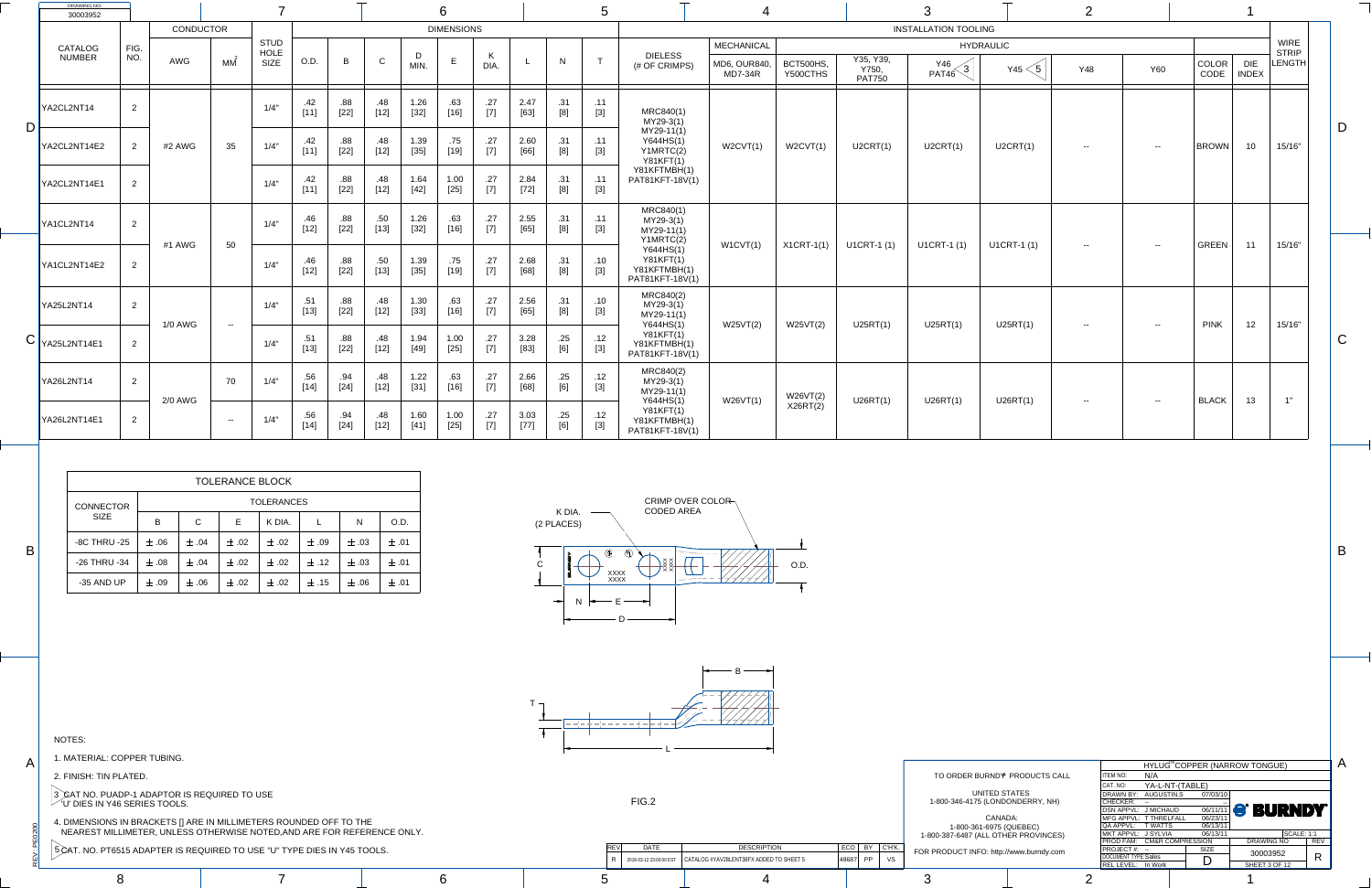$\ddot{\ge}$ 

: PE0200

A

C

B

A

1-800-361-6975 (QUEBEC) 1-800-387-6487 (ALL OTHER PROVINCES)

|                                                            |  |                         |                                         |                    |                                         | <b>PROD FAM: CM&amp;R COMPRESSION</b> |             |  |
|------------------------------------------------------------|--|-------------------------|-----------------------------------------|--------------------|-----------------------------------------|---------------------------------------|-------------|--|
| 515 ADAPTER IS REQUIRED TO USE "U" TYPE DIES IN Y45 TOOLS. |  | <b>DATE</b>             | <b>DESCRIPTION</b>                      | ECO                | FOR PRODUCT INFO: http://www.burndy.com | $ $ PROJECT #:                        | <b>SIZE</b> |  |
|                                                            |  | 2018-03-12 23:00:00 EST | CATALOG #YAV28LENT38FX ADDED TO SHEET 5 | <b>PP</b><br>48687 |                                         | <b>DOCUMENT TYPE:Sales</b>            |             |  |
|                                                            |  |                         |                                         |                    |                                         | REL LEVEL: In Work                    |             |  |
|                                                            |  |                         |                                         |                    |                                         |                                       |             |  |

| <b>DRAWING NO.</b><br>30003952           |             |           |                |                                           |                        |                |                                                                                                                                                                                                                                                           |                | 6                 |                                                                                                                                                                                                                                                                                                              |                 |                                   |               |                                                                  |                                                     |                                  |                                     |                             |                                         |            |            |                       |                       |                                       |  |
|------------------------------------------|-------------|-----------|----------------|-------------------------------------------|------------------------|----------------|-----------------------------------------------------------------------------------------------------------------------------------------------------------------------------------------------------------------------------------------------------------|----------------|-------------------|--------------------------------------------------------------------------------------------------------------------------------------------------------------------------------------------------------------------------------------------------------------------------------------------------------------|-----------------|-----------------------------------|---------------|------------------------------------------------------------------|-----------------------------------------------------|----------------------------------|-------------------------------------|-----------------------------|-----------------------------------------|------------|------------|-----------------------|-----------------------|---------------------------------------|--|
|                                          |             | CONDUCTOR |                |                                           |                        |                |                                                                                                                                                                                                                                                           |                | <b>DIMENSIONS</b> |                                                                                                                                                                                                                                                                                                              |                 |                                   |               |                                                                  |                                                     |                                  |                                     | <b>INSTALLATION TOOLING</b> |                                         |            |            |                       |                       |                                       |  |
| CATALOG<br><b>NUMBER</b>                 | FIG.<br>NO. | AWG       | MM             | <b>STUD</b><br><b>HOLE</b><br><b>SIZE</b> | O.D.                   | B              | $\sim$                                                                                                                                                                                                                                                    | D<br>MIN.      | E                 | K<br><b>DIA</b>                                                                                                                                                                                                                                                                                              |                 | N                                 | $\mathbf{r}$  | <b>DIELESS</b><br>(# OF CRIMPS)                                  | <b>MECHANICAL</b><br>MD6, OUR840,<br><b>MD7-34R</b> | BCT500HS,<br>Y500CTHS            | Y35, Y39,<br>Y750,<br><b>PAT750</b> | Y46<br>PAT46                | <b>HYDRAULIC</b><br>Y45<br>$\,{5}$ $\,$ | <b>Y48</b> | <b>Y60</b> | COLOR<br>CODE         | DIE<br><b>INDEX</b>   | <b>WIRE</b><br><b>STRIP</b><br>LENGTH |  |
| YA27L2NT14                               |             |           |                | 1/4"                                      | .62<br>[16]            | 1.00<br>$[25]$ | .76<br>$[19] % \includegraphics[width=1\textwidth]{images/Traj_2.pdf} \caption{The figure shows the number of parameters of the estimators in the right panel. The left panel shows the number of parameters in the right panel.} \label{fig:Traj_2.pdf}$ | 1.30<br>$[33]$ | .63<br>$[16]$     | .27<br>$[7]$                                                                                                                                                                                                                                                                                                 | 2.73<br>$[69]$  | .31<br>[8]                        | .13<br>$[3]$  |                                                                  |                                                     |                                  |                                     |                             |                                         |            |            |                       |                       |                                       |  |
| <b>YA27L2NT38</b>                        |             | 3/0 AWG   | $- -$          | 3/8"                                      | .62<br>16]             | 1.00<br>$[25]$ | .60<br>$[15]$                                                                                                                                                                                                                                             | 1.74<br>$[44]$ | 1.00<br>$[25]$    | .41<br>$[10]$                                                                                                                                                                                                                                                                                                | 3.30<br>$[84]$  | $[10]$                            | .13<br>$[3]$  | MY29-3(1)<br>$MY29-11(1)$<br>MRC840(2)                           | W27VT(2)<br>W27RT(2)<br>X27RT(3)                    | W27VT(2)<br>W27RT(2)<br>X27RT(3) | U27RT(1)                            | U27RT(1)                    | U27RT(1)                                | $- -$      | $- -$      | <b>ORANGE</b>         | 14                    | $1 - 1/16"$                           |  |
| <b>YA27L2NT516</b>                       | 2           |           |                | 5/16"                                     | .62<br>$[16]$          | 1.00<br>$[25]$ | .60<br>$[15]$                                                                                                                                                                                                                                             | 1.73<br>$[44]$ | 1.00<br>$[25]$    | .33<br>[8]                                                                                                                                                                                                                                                                                                   | 3.26<br>$[83]$  | .31<br>[8]                        | .13<br>$[3]$  | Y644HS(1)<br><b>Y81KFT(1)</b><br>Y81KFTMBH(1)<br>PAT81KFT-18V(1) |                                                     |                                  |                                     |                             |                                         |            |            |                       |                       |                                       |  |
| <b>YA28L2NT14</b>                        |             | 4/0 AWG   | $\sim$ $ \sim$ | 1/4"                                      | .69<br>$[18]$          | .88<br>$[22]$  | .76<br>$[19]$                                                                                                                                                                                                                                             | 1.30<br>$[33]$ | .63<br>$[16]$     | .27<br>$[7] \centering% \includegraphics[width=1.0\textwidth]{images/TrDiC-Architecture.png} \caption{The 3D (top) and the 4D (bottom) of the 3D (bottom) and the 4D (bottom) of the 3D (bottom) and the 4D (bottom) of the 3D (bottom) and the 4D (bottom) of the 3D (bottom).} \label{TrDiC-Architecture}$ | 2.65<br>$[67]$  | .31                               | .13<br>$[3]$  |                                                                  | W27RT(2)                                            | W28RT(2)<br>X28RT(3)             | U28RT(1)                            | U28RT(1)                    | U28RT(1)                                | C28R(1)    | L28RT(1)   | PURPLE                | 15 <sup>1</sup>       | $1 - 1/16"$                           |  |
| <b>YA29L2NT38</b>                        |             | 250 kcmil | $\sim$ $-$     | 3/8"                                      | .75<br>[19]            | 1.00<br>$[25]$ | .80<br>$[20]$                                                                                                                                                                                                                                             | 1.83<br>$[47]$ | 1.00<br>$[25]$    | .41<br>$[10]$                                                                                                                                                                                                                                                                                                | 3.43<br>$[87]$  | .41<br>$[10]$                     | .16<br>$[4]$  | MY29-3(1)<br>MY29-11(1)<br>Y644HS(1)                             | W29VT(2)                                            | W29VT(2)<br>W29RT(2)             | U29RT(1)                            | U29RT(1)                    | U29RT(1)                                | C29R(1)    | L29RT(1)   | <b>YELLOW</b>         | 16                    | $1 - 1/8"$                            |  |
| <b>YA29L2NT38E16</b>                     |             |           |                | 3/8"                                      | 7 <sup>2</sup><br>[19] | 1.06<br>$[27]$ | .80<br>$[20]$                                                                                                                                                                                                                                             | 1.83<br>$[47]$ | 1.75<br>$[44]$    | $[10]$                                                                                                                                                                                                                                                                                                       | 4.18<br>[106]   | $\boldsymbol{A}$<br>.41<br>$[10]$ | .16<br>$[4]$  | Y81KFT(1)<br>Y81KFTMBH(1)<br>PAT81KFT-18V(1)                     | X29RT(2)                                            | X29RT(2)                         |                                     |                             |                                         |            |            |                       |                       |                                       |  |
| YA31L2NT38                               |             | 350 kcmil | 185            | 3/8"                                      | .88<br>$[22]$          | 1.06<br>$[27]$ | .96<br>$[24]$                                                                                                                                                                                                                                             | 1.82<br>$[46]$ | 1.00<br>$[25]$    | $[10]$                                                                                                                                                                                                                                                                                                       | 3.51<br>$[89]$  | $[10]$                            | .18<br>$[4]$  |                                                                  | W31VT(2)                                            | W31VT(2)                         | U31RT(2)                            | U31RT(2)                    | U31RT(2)                                | C31R(2)    | L31RT(1)   | <b>RED</b>            | 18                    | $1 - 1/8"$                            |  |
| YA31L2NT38E16<br>⌒                       |             |           |                | 3/8"                                      | .88<br>$[22]$          | 1.06<br>$[27]$ | .88.<br>$[22]$                                                                                                                                                                                                                                            | 2.59<br>[66]   | 1.75<br>$[44]$    | $[10]$                                                                                                                                                                                                                                                                                                       | 4.36<br>[111]   | $[10]$                            | .18<br>$[4]$  |                                                                  |                                                     | W31RT(2)                         | <b>U29ART(2)</b>                    | U29ART (2)                  | U29ART (2)                              | C29AR(2)   | L29ART(1)  |                       |                       |                                       |  |
| $\overline{\mathbf{v}}$<br>YA34L2NT38    |             |           |                | 3/8"                                      | 1.06<br>$[27]$         | 1.27<br>$[32]$ | .96<br>$[24]$                                                                                                                                                                                                                                             | 1.82<br>[46]   | 1.00<br>$[25]$    | $[10]$                                                                                                                                                                                                                                                                                                       | 3.65<br>$[93]$  | $[10]$                            | .23<br>[6]    |                                                                  |                                                     |                                  |                                     |                             |                                         |            |            |                       |                       |                                       |  |
| YA34L2NT38E16                            |             | 500 kcmil | 240            | 3/8"                                      | 1.06<br>$[27]$         | 1.27<br>$[32]$ | .96<br>$[24]$                                                                                                                                                                                                                                             | 2.58<br>[66]   | 1.75<br>$[44]$    | $[10]$                                                                                                                                                                                                                                                                                                       | 4.63<br>[117]   | $[10]$                            | .23<br>[6]    | Y644HS(1)                                                        | W34VT(4)                                            | W34VT(4)                         | U34RT(2)                            | U34RT(2)                    | U34RT(2)                                | C34R(1)    | L34RT(1)   | <b>BROWN</b>          | 20<br><b>OR</b><br>22 | $1 - 7/16"$                           |  |
| YA34L2NT12E1                             |             |           |                | 1/2"                                      | 1.06<br>$[27]$         | 1.27<br>$[32]$ | .96<br>$[24]$                                                                                                                                                                                                                                             | 2.08<br>$[53]$ | 1.00<br>$[25]$    | .53<br>$[13]$                                                                                                                                                                                                                                                                                                | 4.13<br>$[105]$ | .53<br>$[13]$                     | .23<br>[6]    | Y81KFT(1)<br>Y81KFTMBH(1)<br>PAT81KFT-18V(1)                     |                                                     |                                  |                                     |                             |                                         |            |            |                       |                       |                                       |  |
| YA36L2NNT                                |             | 600 kcmil | 300            | 1/2"                                      | 1.19<br>$[30]$         | 1.38<br>$[35]$ | 1.12<br>[28]                                                                                                                                                                                                                                              | 3.00<br>$[76]$ | 1.75<br>$[44]$    | .53<br>$[13]$                                                                                                                                                                                                                                                                                                | 5.43<br>[138]   | .63<br>$[16]$                     | .27<br>$[16]$ |                                                                  | $---$                                               | $--- -$                          | U36RT(2)                            | U36RT(2)                    | U36RT(2)                                | C36R(1)    | LS6RT(1)   | <b>GREEN</b>          | 472                   | $1 - 3/4"$                            |  |
| YA39L2NT38                               | 2           |           |                | 3/8"                                      | 1.30<br>$[33]$         | 1.42<br>$[36]$ | 1.63<br>[41]                                                                                                                                                                                                                                              | 2.06<br>$[52]$ | 1.00<br>$[25]$    | .41<br>$[10]$                                                                                                                                                                                                                                                                                                | 4.34<br>[110]   | .50<br>$[13]$                     | .27<br>$[16]$ |                                                                  |                                                     |                                  |                                     |                             |                                         |            |            |                       |                       |                                       |  |
| YA39L2NT38E16                            |             | 750 kcmil | $- -$          | $\bigcap$ $\bigcap$<br>3/8                | 1.30<br>[33]           | 1.42<br>$[36]$ | 1.30<br>[33]                                                                                                                                                                                                                                              | 2.78<br>[71]   | 1.75<br>[44]      | .41<br>[10]                                                                                                                                                                                                                                                                                                  | 5.11<br>[130]   | .50 <sub>1</sub><br>[13]          | .27<br>[16]   |                                                                  | $---$                                               | $--- -$                          | U39RT(2)                            | U39RT(2)                    | U39RT(2)                                | C39R(1)    | L39RT(1)   | $\vert$ BLACK $\vert$ | 24                    | $1 - 1/2"$                            |  |
| <b>YA39L2NT12E1</b><br>$\mathsf{B} \mid$ |             |           |                | 1/2"                                      | 1.30<br>$[33]$         | 1.42<br>$[36]$ | 1.30<br>[33]                                                                                                                                                                                                                                              | 2.08<br>$[53]$ | 1.00<br>$[25]$    | .53<br>$[13]$                                                                                                                                                                                                                                                                                                | 4.42<br>$[112]$ | .53<br>[13]                       | .27<br>$[16]$ |                                                                  |                                                     |                                  |                                     |                             |                                         |            |            |                       |                       |                                       |  |



|                      |                            |                            |             | HYLUG <sup>™</sup> COPPER (NARROW TONGUE) |            |
|----------------------|----------------------------|----------------------------|-------------|-------------------------------------------|------------|
| <b>PRODUCTS CALL</b> | <b>ITEM NO:</b>            | N/A                        |             |                                           |            |
|                      | CAT. NO:                   | YA-L-NT-(TABLE)            |             |                                           |            |
| <b>TATES</b>         | DRAWN BY:                  | AUGUSTIN.S                 | 07/03/10    |                                           |            |
| ONDERRY, NH)         | <b>CHECKER:</b>            |                            |             |                                           |            |
|                      | <b>DSN APPVL:</b>          | J MICHAUD                  |             | <b>OG/11/11 S' BURNDY</b>                 |            |
| CA:                  |                            | MFG APPVL: T THRELFALL     | 06/23/11    |                                           |            |
| <b>QUEBEC)</b>       | QA APPVL:                  | <b>T WATTS</b>             | 06/13/11    |                                           |            |
| ER PROVINCES)        | MKT APPVL: J SYLVIA        |                            | 06/13/11    | <b>SCALE: 3:1</b>                         |            |
|                      |                            | PROD FAM: CM&R COMPRESSION |             | <b>DRAWING NO</b>                         | <b>REV</b> |
| www.burndy.com       | PROJECT#: --               |                            | <b>SIZE</b> | 30003952                                  |            |
|                      | <b>DOCUMENT TYPE:Sales</b> |                            | D           |                                           | R          |
|                      | <b>REL LEVEL:</b>          | In Work                    |             | SHEET 4 OF 12                             |            |
|                      |                            |                            |             |                                           |            |

|                  |           |             | <b>TOLERANCE BLOCK</b> |                   |           |           |           |
|------------------|-----------|-------------|------------------------|-------------------|-----------|-----------|-----------|
| <b>CONNECTOR</b> |           |             |                        | <b>TOLERANCES</b> |           |           |           |
| <b>SIZE</b>      | B         | $\mathsf C$ | E                      | K DIA.            |           | N         | O.D.      |
| -8C THRU -25     | $\pm .06$ | $\pm .04$   | $\pm .02$              | $\pm .02$         | $\pm .09$ | $\pm .03$ | $\pm$ .01 |
| -26 THRU -34     | $\pm$ .08 | $\pm$ .04   | $\pm .02$              | $\pm$ .02         | $\pm$ .12 | $\pm .03$ | $\pm$ .01 |
| -35 AND UP       | $\pm$ .09 | $\pm .06$   | $\pm .02$              | $\pm .02$         | $\pm .15$ | $\pm .06$ | $\pm$ .01 |

## NOTES:

1. MATERIAL: COPPER TUBING.

2. FINISH: TIN PLATED.

 $3$   $\!\times$ AT NO. PUADP-1 ADAPTOR IS REQUIRED TO USE  $\degree$  'U' DIES IN Y46 SERIES TOOLS.

4. DIMENSIONS IN BRACKETS [] ARE IN MILLIMETERS ROUNDED OFF TO THE NEAREST MILLIMETER, UNLESS OTHERWISE NOTED,AND ARE FOR REFERENCE ONLY.

5 CAT. NO. PT6515 ADAPTER IS REQUIRED TO USE "U" TYPE DIES IN Y45 TOOLS.

FIG.2

TO ORDER BURND<sup>®</sup> PRODUCTS CALL UNITED STA 1-800-346-4175 (LONDO CANAD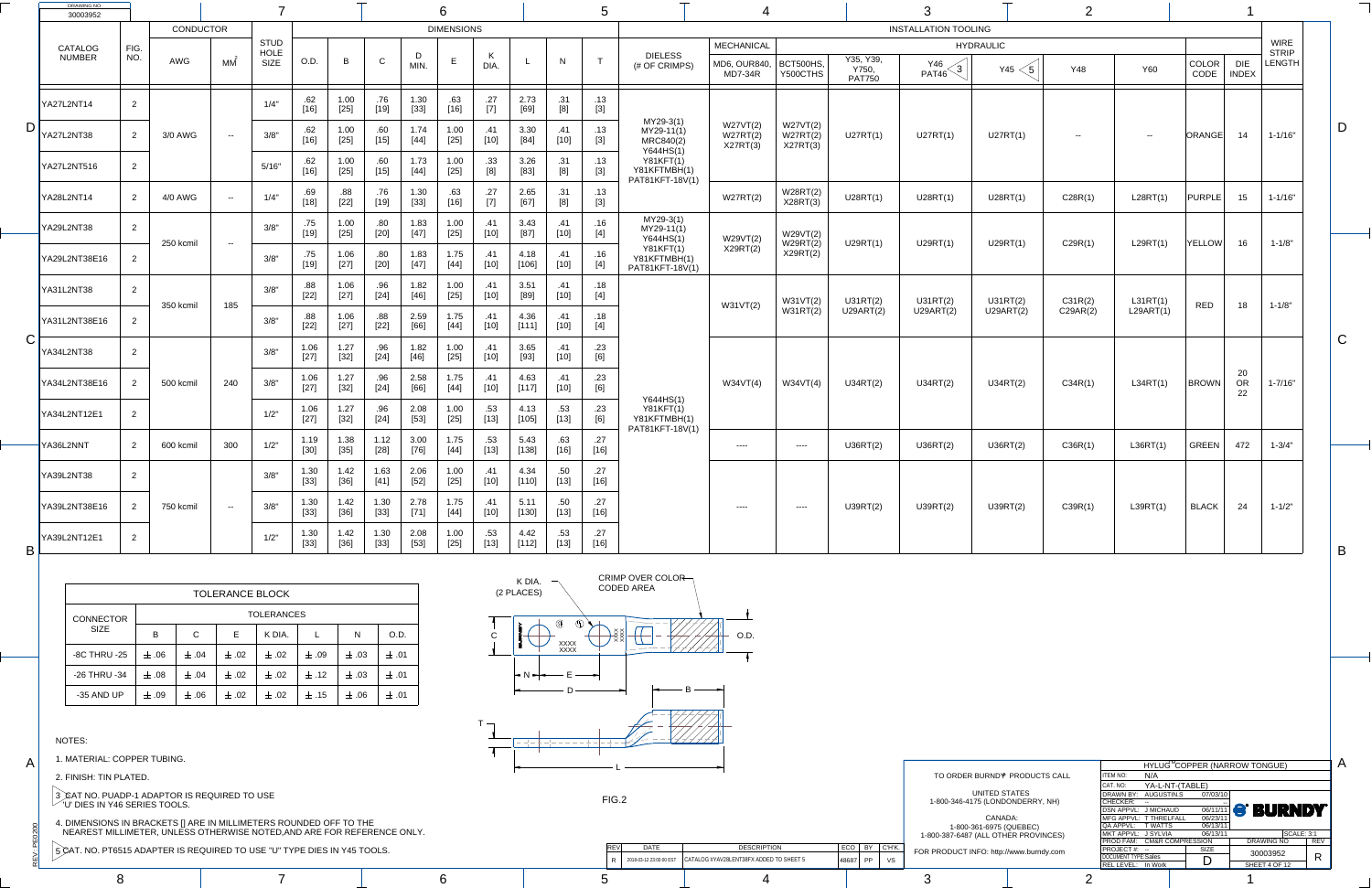|              | <b>DRAWING NO.</b><br>30003952                                                                                                               |              |             |                                                                                                                                                                         |                   |                                           |                   |                |               |                   |                                    |                          |                          |                               |                                                                                 |                                              |                                  |                                          | ⌒                                                               |                                   | $\bigcap$                                                      |                                                  |                                      |                           |                                                                                      |                |
|--------------|----------------------------------------------------------------------------------------------------------------------------------------------|--------------|-------------|-------------------------------------------------------------------------------------------------------------------------------------------------------------------------|-------------------|-------------------------------------------|-------------------|----------------|---------------|-------------------|------------------------------------|--------------------------|--------------------------|-------------------------------|---------------------------------------------------------------------------------|----------------------------------------------|----------------------------------|------------------------------------------|-----------------------------------------------------------------|-----------------------------------|----------------------------------------------------------------|--------------------------------------------------|--------------------------------------|---------------------------|--------------------------------------------------------------------------------------|----------------|
|              |                                                                                                                                              |              |             | <b>CONDUCTOR</b>                                                                                                                                                        |                   |                                           |                   |                |               | <b>DIMENSIONS</b> |                                    |                          |                          |                               |                                                                                 |                                              |                                  |                                          | <b>INSTALLATION TOOLING</b>                                     |                                   |                                                                |                                                  |                                      |                           |                                                                                      |                |
|              | CATALOG<br><b>NUMBER</b>                                                                                                                     | FIG.<br>NO.  |             | <b>AWG</b>                                                                                                                                                              | МM                | <b>STUD</b><br><b>HOLE</b><br><b>SIZE</b> | O.D.              | B              | $\sim$        | MIN.              | $\mathbf{r}$<br>DIA.               |                          |                          |                               | <b>DIELESS</b><br>(# OF CRIMPS)                                                 | <b>MECHANICAL</b><br>MD6, OUR840,<br>MD7-34R | BCT500HS,<br>Y500CTHS            | Y35, Y39,<br>Y750,<br><b>PAT750</b>      | Y46<br>$\left(3\right)$<br>PAT46                                | <b>HYDRAULIC</b><br>Y45 $<$ 5 $ $ | <b>Y48</b>                                                     | <b>Y60</b>                                       | COLOR<br>CODE                        | <b>DIE</b><br>  INDEX     | <b>WIRE</b><br><b>STRIP</b><br>$\mathsf{\mathsf{\mathsf{\mathsf{L}}}}$ ENGTH $\vert$ |                |
|              | YAV4CLNT10FX                                                                                                                                 |              |             | 4 AWG CLASS B,C<br><b>FLEX</b><br>CLASS G, H, I, K, M<br>DLO 105/24                                                                                                     | $- - -$           | #10                                       | .38<br>$[10]$     | .50<br>$[13]$  | .41<br>[10]   | .52<br>$[13]$     | .21<br>$[5]$                       | 1.32<br>$[34]$           | .25<br>[6]               | .09<br>$[2]$                  | MY29-11(1)<br>Y1MRTC(2)<br><b>Y81KFT(1)</b><br>Y81KFTMBH(1)<br>PAT81KFT-18V(1)  | W4CRT(1)<br>X4CRT(1)<br>W4CVT(1)             | W4CRT(1)<br>W4CVT(1)<br>X4CRT(1) | U4CRT(1)                                 | U4CRT(1)                                                        | U4CRT(1)                          | $- -$                                                          | $\sim$ $ \sim$                                   | <b>GRAY</b>                          |                           | 1/2"                                                                                 |                |
|              | YAV2CLNT14FX                                                                                                                                 |              |             | 2 AWG CLASS B,C<br><b>FLEX</b><br>CLASS G, H, I, K, M                                                                                                                   | 35                | 1/4"                                      | 46<br>$[12]$      | .63<br>16]     | .46<br>[12]   | .64<br>16]        | .27                                | 1.71<br>$[43]$           | .31<br>[8]               | .10<br>$[3]$                  | Y1MRTC(2)<br>MY29-11(1)<br><b>Y81KFT(1)</b>                                     | W2CVT(1)<br>W2CRT(1)                         | W2CVT(1)<br>W2CRT(1)             | U2CRT(1)                                 | U2CRT(1)                                                        | U2CRT(1)                          | $- -$                                                          | $- -$                                            | <b>BROWN</b>                         | 10                        | 11/16"                                                                               |                |
|              | YAV2CLNT516FX                                                                                                                                |              |             | DLO 150/24                                                                                                                                                              |                   | 5/16"                                     | 12]               | .63<br>16]     | .44           | .70<br>$18$ ]     | .33<br>[8]                         | 1.78<br>$[45]$           | .34                      | .10<br>$[3]$                  | Y644(1)<br>Y444(1)                                                              | X2CRT(1)                                     | X2CRT(1)                         |                                          |                                                                 |                                   |                                                                |                                                  |                                      |                           |                                                                                      |                |
|              | YAV25LNT14FX                                                                                                                                 |              |             | 1/0 AWG CLASS B,C                                                                                                                                                       |                   | 1/4"                                      | .56<br>[14]       | .69<br>[18]    | .67           | .64<br>[16]       | .27                                | .75<br>$[44]$            | [8]                      | $[3]$                         |                                                                                 | W25VT(2)                                     | W25VT(2)                         |                                          |                                                                 |                                   |                                                                |                                                  |                                      |                           |                                                                                      |                |
|              | YAV25LNT516FX                                                                                                                                |              |             | <b>FLEX</b><br>CLASS G, H, I, K, M                                                                                                                                      | 50                | 5/16"                                     | .56<br>[14]       | .69<br>18]     | .67           | 18                | .33<br>R1                          | $1.8^{\prime}$<br>$[46]$ | .34                      | 12<br>$\blacksquare$<br>$[3]$ |                                                                                 | W25RT(2)<br>X25RT(2)                         | W25RT(2)<br>X25RT(2)             | U25RT(1)                                 | U25RT(1)                                                        | U25RT(1)                          | $- -$                                                          | $- -$                                            | <b>PINK</b>                          | 12                        | 11/16"                                                                               |                |
|              | YAV25LNT38FX                                                                                                                                 |              |             | DLO 275/24                                                                                                                                                              |                   | 3/8"                                      | .56<br><u>14]</u> | .69<br>[18]    | .76<br>19]    | .83               | .41<br>[10]                        | 1.94<br>$[49]$           | .41<br>$[10]$            | .13<br>$[3]$                  |                                                                                 |                                              |                                  |                                          |                                                                 |                                   |                                                                |                                                  |                                      |                           |                                                                                      |                |
|              | YAV26LNT516FX                                                                                                                                |              |             | 2/0 AWG CLASS B,C                                                                                                                                                       |                   | 5/16"                                     | .63<br>[16]       | .81<br>[21]    | .87<br>$[22]$ | .70<br>[18]       | .33<br>[8]                         | 1.98<br>[50]             | .34                      | .13<br>$[3]$                  |                                                                                 | W26VT(2)                                     | W26VT(2)                         |                                          |                                                                 |                                   |                                                                |                                                  |                                      |                           |                                                                                      |                |
|              | YAV26LNT38FX                                                                                                                                 |              |             | FLEX<br>CLASS G, H, I, K, M                                                                                                                                             | 70                | 3/8"                                      | 63<br>[16]        | [21]           | .87<br>$[22]$ | .83               | .41<br>$[10]$                      | 2.11<br>$[54]$           | $[10]$                   | $[3]$                         | $MY29-11(1)$<br><b>Y81KFT(1)</b><br>PAT81KFT(1)                                 | W26RT(2)<br>X26RT(2)                         | W26RT(2)<br>X26RT(2)             | U26RT(1)                                 | U26RT(1)                                                        | U26RT(1)                          | $- -$                                                          | $- -$                                            | <b>BLACK</b>                         | 13                        | 13/16"                                                                               |                |
|              | YAV26LNT12FX                                                                                                                                 |              |             | DLO 325/24                                                                                                                                                              |                   | 1/2"                                      | .63<br>[16]       | .O I<br>[21]   | .87<br>$[22]$ | 1.08<br>$[27]$    | .53<br>$[13]$                      | 2.36<br>[60]             | .53<br>$[13]$            | .13<br>$[3]$                  | Y644(1)<br>PAY644(1)                                                            |                                              |                                  |                                          |                                                                 |                                   |                                                                |                                                  |                                      |                           |                                                                                      |                |
|              | $\bigcap$ YAV28LNT516FX                                                                                                                      |              |             |                                                                                                                                                                         |                   | 5/16"                                     | .77<br>$[20]$     | 1.03<br>$[26]$ | .94<br>[24]   | .70<br>[18]       | .33<br>[8]                         | 2.29<br>[58]             | .34<br>[9]               | .15<br>$[4]$                  | Y444(1)<br>PAT444(1)                                                            |                                              |                                  |                                          |                                                                 |                                   |                                                                |                                                  |                                      |                           |                                                                                      | $\bigcap$<br>U |
|              | YAV28LNT38FX                                                                                                                                 |              |             | 4/0 AWG CLASS B,C                                                                                                                                                       |                   | 3/8"                                      | .77               | 1.03           | .94<br>[24]   | .83               | .41                                | 2.42                     | .41                      | .15                           |                                                                                 | W28VT(2)                                     | W28VT(2)                         |                                          |                                                                 |                                   |                                                                |                                                  |                                      |                           |                                                                                      |                |
|              | YAV28LENT38FX                                                                                                                                |              |             | <b>FLEX</b><br>CLASS G, H, I, K, M                                                                                                                                      | $-$ – $-$ – $\,$  |                                           | $[20]$            | $[26]$         | .76<br>[19]   | $[21]$            | $[10]$                             | $[61]$                   | [10]                     | $[4]$                         |                                                                                 | W28RT(2)<br>X28RT(3)                         | W28RT(2)<br>X28RT(3)             | U28RT(1)                                 | U28RT(1)                                                        | U28RT(1)                          | C28R(1)                                                        | L28RT(1)                                         | PURPLE                               | 15                        | $1 - 1/16"$                                                                          |                |
|              | YAV28LNT12FX                                                                                                                                 |              |             | DLO 550/24                                                                                                                                                              |                   | 1/2"                                      | .77               | 1.03           | .76           | 1.08<br>$[27]$    | .53<br>[13]                        | 2.67<br>[68]             | .53<br>[13]              | 15                            |                                                                                 |                                              |                                  |                                          |                                                                 |                                   |                                                                |                                                  |                                      |                           |                                                                                      |                |
|              | YAV28LNT14FX                                                                                                                                 | $\mathbf{3}$ |             | . O                                                                                                                                                                     |                   | 1/4"                                      | [20]              | $[26]$         | [19]          | .62<br>$[16]$     | .27<br>$[7]$                       | 2.23<br>$[56]$           | 31<br>[8]                | $[4]$                         |                                                                                 |                                              |                                  |                                          |                                                                 |                                   |                                                                |                                                  |                                      |                           |                                                                                      |                |
|              | YA30LNT516FX                                                                                                                                 |              |             | <b>250 FLEX</b><br>CLASS G: 259 STR<br>CLASS H: 427 STR<br>$4/0$ FLEX<br><b>CLASS I, 532 STR</b><br><b>CLASS K, 2107 STR</b><br><b>CLASS M, 5320 STR</b><br>DLD, 550/24 | $- - -$           | 5/16"                                     | .81<br>$[21]$     | 1.03<br>$[26]$ | .96<br>$[24]$ | .72<br>$[18]$     | .33<br>[8]                         | 2.49<br>$[63]$           | .34<br>[9]               | .26<br>[6]                    | <b>Y81KFT(1)</b><br>PAT81KFT(1)<br>Y644(1)<br>PAY644(1)<br>Y444(1)<br>PAT444(1) | W29VT(2)                                     | W29VT(1)                         | U29RT(1)                                 | U29RT(1)                                                        | U29RT(1)                          | $- -$                                                          | $\sim$ $ \sim$                                   | <b>YELLOW</b>                        | 16                        | $1 - 1/8"$                                                                           |                |
| B            | YA31LNT12FX                                                                                                                                  |              |             | <b>250 FLEX</b><br>DLO 650/24<br>CLASS I, K, M                                                                                                                          | 150               | 1/2"                                      | .88<br>$[22]$     | 1.06<br>$[27]$ | .96<br>$[24]$ | 1.20<br>$[30]$    | .53<br>$[13]$                      | 2.75<br>$[70]$           | .53<br>$[13]$            | .18<br>$[4]$                  |                                                                                 | W30VT(2)                                     | W30VT(2)<br>W30RT(2)             | U30RT(2)                                 | U30RT(2)                                                        | U30RT(2)                          | C30R(1)                                                        | LSORT(1)                                         | <b>WHITE</b>                         | 17                        | $1 - 1/8"$                                                                           | B              |
|              |                                                                                                                                              |              |             | <b>TOLERANCE BLOCK</b>                                                                                                                                                  |                   |                                           |                   |                |               |                   | K DIA.<br>$\overline{\phantom{a}}$ |                          |                          | - - - - - - - - - - -         | $--------$                                                                      | -CRIMP OVER COLOR<br><b>CODED AREAS</b>      |                                  |                                          |                                                                 |                                   |                                                                |                                                  |                                      |                           |                                                                                      |                |
|              |                                                                                                                                              |              |             |                                                                                                                                                                         | <b>TOLERANCES</b> |                                           |                   |                |               |                   |                                    |                          | $\overline{\phantom{a}}$ |                               | O.D.                                                                            |                                              |                                  |                                          |                                                                 |                                   |                                                                |                                                  |                                      |                           |                                                                                      |                |
|              | CONNECTOR<br><b>SIZE</b>                                                                                                                     | B            | $\mathsf C$ | E                                                                                                                                                                       | K DIA.            |                                           | N                 | O.D.           |               |                   |                                    |                          |                          |                               |                                                                                 |                                              |                                  |                                          |                                                                 |                                   |                                                                |                                                  |                                      |                           |                                                                                      |                |
|              | <b>-8C THRU -25</b>                                                                                                                          | $-06$        | $\pm .04$   | $\pm$ .02                                                                                                                                                               | $\pm .02$         | $= .09$                                   | $\pm$ .03         | $\pm$ .01      |               |                   |                                    |                          |                          |                               | .                                                                               |                                              |                                  |                                          |                                                                 |                                   |                                                                |                                                  |                                      |                           |                                                                                      |                |
|              | -26 THRU -34                                                                                                                                 | .08          | $\pm$ .04   | $\pm$ .02                                                                                                                                                               | $\pm$ .02         | $\pm$ .12                                 | $\pm$ .03         | $\pm$ .01      |               |                   | $\leftarrow N \rightarrow$         |                          |                          |                               |                                                                                 |                                              |                                  |                                          |                                                                 |                                   |                                                                |                                                  |                                      |                           |                                                                                      |                |
|              | -35 AND UP                                                                                                                                   | $= .09$      | $\pm$ .06   | $\pm$ .02                                                                                                                                                               | $\pm$ .02         | $\pm$ .15                                 | $\pm$ .06         | $\pm$ .01      |               |                   | ╺                                  |                          |                          | $\overline{\phantom{a}}$      | $\cdot$ B                                                                       |                                              |                                  |                                          |                                                                 |                                   |                                                                |                                                  |                                      |                           |                                                                                      |                |
|              | NOTES:<br>1. MATERIAL: COPPER TUBING.<br>2. FINISH: TIN PLATED.                                                                              |              |             |                                                                                                                                                                         |                   |                                           |                   |                |               |                   |                                    |                          |                          |                               |                                                                                 |                                              |                                  |                                          |                                                                 |                                   |                                                                |                                                  |                                      |                           |                                                                                      |                |
|              | 3 CAT NO. PUADP-1 ADAPTOR IS REQUIRED TO USE                                                                                                 |              |             |                                                                                                                                                                         |                   |                                           |                   |                |               |                   |                                    |                          |                          |                               | $     -$                                                                        |                                              |                                  |                                          |                                                                 |                                   |                                                                |                                                  |                                      |                           |                                                                                      |                |
| $\mathsf{A}$ | $\check{ }$ 'U' DIES IN Y46 SERIES TOOLS.                                                                                                    |              |             |                                                                                                                                                                         |                   |                                           |                   |                |               |                   |                                    |                          |                          |                               |                                                                                 |                                              |                                  |                                          | TO ORDER BURND <sup>®</sup> PRODUCTS CALL                       |                                   | <b>ITEM NO:</b>                                                | HYLUG <sup>M</sup> COPPER (NARROW TONGUE)<br>N/A |                                      |                           |                                                                                      | $\Gamma$       |
|              | 4. DIMENSIONS IN BRACKETS [] ARE IN MILLIMETERS ROUNDED OFF TO THE<br>NEAREST MILLIMETER, UNLESS OTHERWISE NOTED,AND ARE FOR REFERENCE ONLY. |              |             |                                                                                                                                                                         |                   |                                           |                   |                |               |                   |                                    |                          |                          |                               |                                                                                 |                                              |                                  |                                          | UNITED STATES<br>1-800-346-4175 (LONDONDERRY, NH)               |                                   | $ $ CAT. NO:<br>DRAWN BY: AUGUSTIN.S<br>$ $ CHECKER:           | YA-L-NT-(TABLE)                                  | 07/03/10                             |                           |                                                                                      |                |
|              | 5 CAT. NO. PT6515 ADAPTER IS REQUIRED TO USE "U" TYPE DIES IN Y45 TOOLS.                                                                     |              |             |                                                                                                                                                                         |                   |                                           |                   |                |               |                   |                                    |                          | FIG.3                    |                               |                                                                                 |                                              |                                  |                                          | CANADA:                                                         |                                   | DSN APPVL: J MICHAUD<br>MFG APPVL: T THRELFALL                 |                                                  | <b>06/11/11 C BURNDY</b><br>06/23/11 |                           |                                                                                      |                |
|              | 6 THE YA30LNT516FX IS NOT UL/CSA LISTED USING ANY CLASS OF 4/0 FLEX COPPER CONDUCTOR.                                                        |              |             |                                                                                                                                                                         |                   |                                           |                   |                |               |                   |                                    |                          |                          |                               |                                                                                 |                                              |                                  |                                          | 1-800-361-6975 (QUEBEC)<br>1-800-387-6487 (ALL OTHER PROVINCES) |                                   | QA APPVL: T WATTS<br>MKT APPVL: J SYLVIA                       | <b>PROD FAM: CM&amp;R COMPRESSION</b>            | 06/13/11<br>06/13/11                 | <b>DRAWING NO</b>         | $\vert$ SCALE: 3:1<br><b>REV</b>                                                     |                |
|              |                                                                                                                                              |              |             |                                                                                                                                                                         |                   |                                           |                   |                |               |                   |                                    |                          |                          | REV<br><b>DATE</b>            | 2018-03-12 23:00:00 EST   CATALOG #YAV28LENT38FX ADDED TO SHEET 5               | <b>DESCRIPTION</b>                           |                                  | $ $ ECO $ $ BY $ $ C'H'K.<br>48687 PP VS | FOR PRODUCT INFO: http://www.burndy.com                         |                                   | $ $ PROJECT #: --<br>DOCUMENT TYPE:Sales<br>REL LEVEL: In Work | SIZE                                             | D                                    | 30003952<br>SHEET 5 OF 12 | R                                                                                    |                |
|              |                                                                                                                                              |              |             |                                                                                                                                                                         |                   |                                           |                   |                |               |                   |                                    |                          |                          |                               |                                                                                 |                                              |                                  |                                          |                                                                 |                                   |                                                                |                                                  |                                      |                           |                                                                                      |                |

|                     |           |             | <b>TOLERANCE BLOCK</b> |                   |           |           |           |
|---------------------|-----------|-------------|------------------------|-------------------|-----------|-----------|-----------|
| <b>CONNECTOR</b>    |           |             |                        | <b>TOLERANCES</b> |           |           |           |
| <b>SIZE</b>         | B         | $\mathsf C$ | Е                      | K DIA.            |           | N         | O.D.      |
| <b>-8C THRU -25</b> | $\pm .06$ | $\pm .04$   | $\pm$ .02              | $\pm .02$         | $\pm$ .09 | $\pm .03$ | $\pm .01$ |
| -26 THRU -34        | $\pm .08$ | $\pm .04$   | $\pm .02$              | $\pm .02$         | $\pm$ .12 | $\pm .03$ | $\pm .01$ |
| -35 AND UP          | $\pm$ .09 | $\pm .06$   | $\pm .02$              | $\pm .02$         | $\pm .15$ | $\pm .06$ | $\pm$ .01 |

|                |                            |                            |             | HYLUG <sup>™</sup> COPPER (NARROW TONGUE) |            |
|----------------|----------------------------|----------------------------|-------------|-------------------------------------------|------------|
| PRODUCTS CALL  | <b>ITEM NO:</b>            | N/A                        |             |                                           |            |
|                | CAT. NO:                   | YA-L-NT-(TABLE)            |             |                                           |            |
| <b>TATES</b>   |                            | DRAWN BY: AUGUSTIN.S       | 07/03/10    |                                           |            |
| (NDERRY, NH    | <b>CHECKER:</b>            |                            |             |                                           |            |
|                | DSN APPVL: J MICHAUD       |                            | 06/11/11    | <b>S. BURNDA.</b>                         |            |
| CA:            |                            | MFG APPVL: T THRELFALL     | 06/23/11    |                                           |            |
| <b>QUEBEC)</b> | QA APPVL: TWATTS           |                            | 06/13/11    |                                           |            |
| ER PROVINCES)  | MKT APPVL: J SYLVIA        |                            | 06/13/11    | <b>SCALE: 3:1</b>                         |            |
|                |                            | PROD FAM: CM&R COMPRESSION |             | <b>DRAWING NO</b>                         | <b>REV</b> |
| www.burndy.com | PROJECT#:                  |                            | <b>SIZE</b> | 30003952                                  |            |
|                | <b>DOCUMENT TYPE:Sales</b> |                            |             |                                           | R          |
|                | <b>REL LEVEL:</b>          | In Work                    |             | SHEET 5 OF 12                             |            |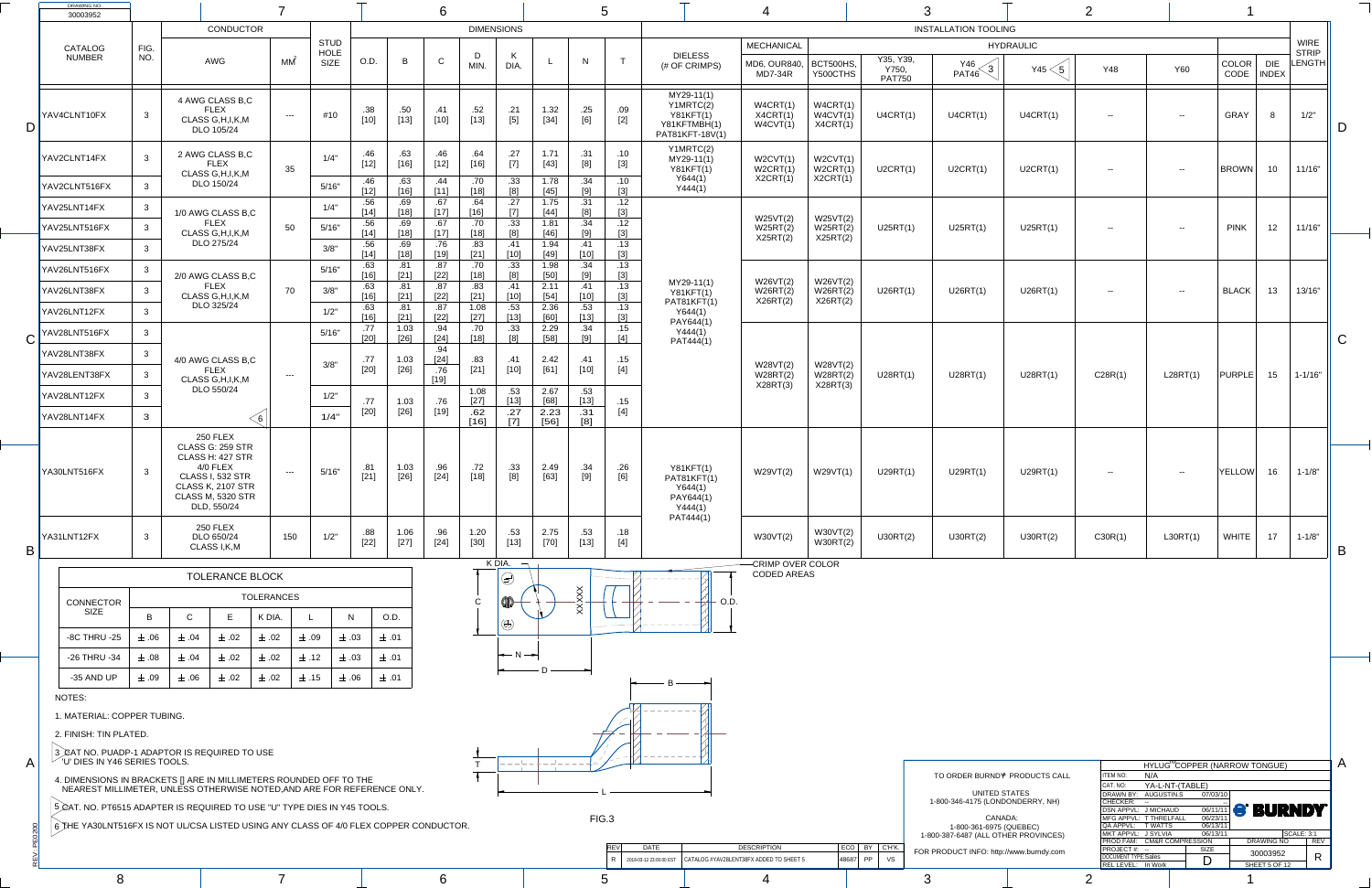PEO

 $\ddot{\ge}$ 

 $\infty$ 

A

B

C

B

A



TO ORDER BURND<sup>®</sup> PRODUCTS CALL UNITED  $STA$ 1-800-346-4175 (LONDO CANAD 1-800-361-6975 (Q 1-800-387-6487 (ALL OTHE FOR PRODUCT INFO: http://w REV DATE DESCRIPTION ECO BY C'H'K. R 2018-03-12 23:00:00 EST CATALOG #YAV28LENT38FX ADDED TO SHEET 5 48687 PP VS FIG.3

8 7 6 5 4 3 1

| <b>DRAWING NO.</b><br>30003952          |                |                            |     |                                           |                |                |                | 6                    |                      |                |               |              |                                 |                                              |                                                                                                                                                                                                                                                                                                                                                                                              |                                     |                               |                               |            |            |                        |                                                              |  |
|-----------------------------------------|----------------|----------------------------|-----|-------------------------------------------|----------------|----------------|----------------|----------------------|----------------------|----------------|---------------|--------------|---------------------------------|----------------------------------------------|----------------------------------------------------------------------------------------------------------------------------------------------------------------------------------------------------------------------------------------------------------------------------------------------------------------------------------------------------------------------------------------------|-------------------------------------|-------------------------------|-------------------------------|------------|------------|------------------------|--------------------------------------------------------------|--|
|                                         |                | CONDUCTOR                  |     |                                           |                |                |                |                      | <b>DIMENSIONS</b>    |                |               |              |                                 |                                              |                                                                                                                                                                                                                                                                                                                                                                                              |                                     | <b>INSTALLATION TOOLING</b>   |                               |            |            |                        |                                                              |  |
| CATALOG<br><b>NUMBER</b>                | FIG.<br>NO.    | <b>AWG</b>                 | МM  | <b>STUD</b><br><b>HOLE</b><br><b>SIZE</b> | O.D.           | $\overline{B}$ | $\cap$         | $\mathsf{D}$<br>MIN. | $\mathbf{r}$<br>DIA. |                | N             |              | <b>DIELESS</b><br>(# OF CRIMPS) | <b>MECHANICAL</b><br>MD6, OUR840,<br>MD7-34R | BCT500HS,<br>Y500CTHS                                                                                                                                                                                                                                                                                                                                                                        | Y35, Y39,<br>Y750,<br><b>PAT750</b> | <b>Y46</b><br>$\sim$<br>PAT46 | <b>HYDRAULIC</b><br>Y45 $<$ 5 | <b>Y48</b> | <b>Y60</b> | COLOR  <br>DIE<br>CODE | <b>WIRE</b><br><b>STRIP</b><br><b>LENGTH</b><br><b>INDEX</b> |  |
| YA32LNT516FX                            | $\mathbf{3}$   | 313.1<br>kcmil             |     | 5/16"                                     | .95<br>$[24]$  | 1.19<br>$[30]$ | .96<br>$[24]$  | .70<br>$[18]$        | .33<br>[8]           | 2.65<br>$[65]$ | .34<br>[9]    | .19<br>$[5]$ | Y644HS(1)<br><b>Y81KFT(1)</b>   |                                              | W31VT(2)                                                                                                                                                                                                                                                                                                                                                                                     |                                     |                               |                               |            |            |                        |                                                              |  |
| ) F<br>YA32LNT38FX                      |                | 775/24<br><b>300 FLEX</b>  | 185 | 3/8"                                      | .95<br>$[24]$  | 1.19<br>$[30]$ | .96<br>$[24]$  | .83<br>$[21]$        | .41<br>$[10]$        | 2.68<br>[68]   | .41<br>[10]   | .19<br>$[5]$ | Y81KFTMBH(1)<br>PAT81KFT-18V(1) | W31VT(2)                                     | W31RT(2)                                                                                                                                                                                                                                                                                                                                                                                     | U31RT(2)                            | U31RT(2)                      | U31RT(2)                      | C31R(1)    | L31RT(1)   | <b>RED</b>             | $1 - 1/4"$<br>18                                             |  |
| YA34LNT38FX                             | $\mathbf{3}$   | 373.7<br>kcmil             | 240 | 3/8"                                      | 1.06<br>$[27]$ | 1.27<br>$[32]$ | .96<br>$[24]$  | .85<br>$[22]$        | .41<br>$[10]$        | 2.87<br>$[73]$ | .41<br>[10]   | .23<br>[6]   | Y644HS(1)<br><b>Y81KFT(1)</b>   | W32VT(2)                                     | W32VT(2)                                                                                                                                                                                                                                                                                                                                                                                     | U32RT(2)                            | U32RT(2)                      | U32RT(2)                      | C32R(2)    | L32RT(1)   | <b>BLUE</b>            | $1 - 5/16"$<br>19                                            |  |
| YA34LNT12FX                             | $\overline{3}$ | 925/24<br><b>350 FLEX</b>  |     | 1/2"                                      | 1.06<br>$[27]$ | 1.27<br>$[32]$ | .96<br>$[24]$  | 1.10<br>$[28]$       | .53<br>$[13]$        | 3.12<br>$[79]$ | .53<br>$[13]$ | .23<br>[6]   | Y81KFTMBH(1)<br>PAT81KFT-18V(1) |                                              | W32RT(2)                                                                                                                                                                                                                                                                                                                                                                                     |                                     |                               |                               |            |            |                        |                                                              |  |
| YA38LNT12FX                             | $\mathbf{3}$   | 535.3<br>kcmil             | 300 | $1/2$ "                                   | 1.25<br>[32]   | 1.45<br>[37]   | 1.63<br>$[41]$ | 1.08<br>$[27]$       | .53<br>$[13]$        | 3.41<br>$[87]$ | .53<br>$[13]$ | .27<br>$[7]$ | Y644HS(1)<br><b>Y81KFT(1)</b>   | $-- -$                                       | $\frac{1}{2} \frac{1}{2} \frac{1}{2} \frac{1}{2} \frac{1}{2} \frac{1}{2} \frac{1}{2} \frac{1}{2} \frac{1}{2} \frac{1}{2} \frac{1}{2} \frac{1}{2} \frac{1}{2} \frac{1}{2} \frac{1}{2} \frac{1}{2} \frac{1}{2} \frac{1}{2} \frac{1}{2} \frac{1}{2} \frac{1}{2} \frac{1}{2} \frac{1}{2} \frac{1}{2} \frac{1}{2} \frac{1}{2} \frac{1}{2} \frac{1}{2} \frac{1}{2} \frac{1}{2} \frac{1}{2} \frac{$ | U38XRT(2)                           | U38XRT(2)                     | U38XRT(2)                     | $-$        | L38RT(1)   | <b>PINK</b><br>L99     | $1 - 7/16"$                                                  |  |
| YA38LNTM20FX                            |                | 1325/24<br><b>500 FLEX</b> |     | M20                                       | 1.25<br>$[32]$ | 1.45<br>$[37]$ | 1.63<br>[41]   | 1.51<br>$[38]$       | .85<br>$[22]$        | 3.84<br>$[98]$ | .75<br>$[19]$ | .27<br>$[7]$ | Y81KFTMBH(1)<br>PAT81KFT-18V(1) |                                              |                                                                                                                                                                                                                                                                                                                                                                                              |                                     |                               |                               |            |            |                        |                                                              |  |
| $\overline{\phantom{1}}$<br>YA44LNT38FX | $\mathbf{3}$   | 777.7<br>kcmil             | 500 | 3/8"                                      | 1.50<br>$[38]$ | 1.65<br>$[42]$ | 1.50<br>${38}$ | 1.20<br>$[30]$       | .41<br>$[10]$        | 3.79<br>$[96]$ | .53<br>$[13]$ | .33<br>[8]   | Y644HS(1)<br><b>Y81KFT(2)</b>   |                                              |                                                                                                                                                                                                                                                                                                                                                                                              | U44ZRT(2)                           | U44ZRT(2)                     | U44ZRT(2)                     | C44R(1)    | L44RT(1)   | $YELLOW$ L115          | $1 - 5/8"$                                                   |  |
| YA44LNT12FX                             | $\mathbf{3}$   | 1925/24<br><b>750 FLEX</b> |     | 1/2"                                      | 1.50<br>$[38]$ | 1.65<br>[42]   | 1.62<br>$[41]$ | 1.26<br>$[32]$       | .56<br>$[14]$        | 3.98<br>[101]  | .62<br>$[16]$ | .33<br>[8]   | Y81KFTMBH(2)<br>PAT81KFT-18V(2) | $\qquad \qquad - - -$                        | $\frac{1}{2} \frac{1}{2} \frac{1}{2} \frac{1}{2} \frac{1}{2} \frac{1}{2} \frac{1}{2} \frac{1}{2} \frac{1}{2} \frac{1}{2} \frac{1}{2} \frac{1}{2} \frac{1}{2} \frac{1}{2} \frac{1}{2} \frac{1}{2} \frac{1}{2} \frac{1}{2} \frac{1}{2} \frac{1}{2} \frac{1}{2} \frac{1}{2} \frac{1}{2} \frac{1}{2} \frac{1}{2} \frac{1}{2} \frac{1}{2} \frac{1}{2} \frac{1}{2} \frac{1}{2} \frac{1}{2} \frac{$ |                                     |                               |                               |            |            |                        |                                                              |  |



|                      |                            |                 |                             | HYLUG <sup>M</sup> COPPER (NARROW TONGUE) |                   |            |
|----------------------|----------------------------|-----------------|-----------------------------|-------------------------------------------|-------------------|------------|
| <b>PRODUCTS CALL</b> | <b>ITEM NO:</b>            | N/A             |                             |                                           |                   |            |
|                      | CAT. NO:                   | YA-L-NT-(TABLE) |                             |                                           |                   |            |
| <b>ATES</b>          | <b>DRAWN BY:</b>           | AUGUSTIN.S      | 07/03/10                    |                                           |                   |            |
| (NDERRY, NH          | <b>CHECKER:</b>            |                 |                             |                                           |                   |            |
|                      | DSN APPVL: J MICHAUD       |                 |                             | <b>OG/11/11 S' BURNDY</b>                 |                   |            |
| )A:                  | MFG APPVL: T THRELFALL     |                 | 06/23/11                    |                                           |                   |            |
| <b>QUEBEC)</b>       | QA APPVL:                  | <b>T WATTS</b>  | 06/13/11                    |                                           |                   |            |
| ER PROVINCES)        | MKT APPVL: J SYLVIA        |                 | 06/13/11                    |                                           | <b>SCALE: 3:1</b> |            |
|                      | <b>PROD FAM:</b>           |                 | <b>CM&amp;R COMPRESSION</b> | <b>DRAWING NO</b>                         |                   | <b>REV</b> |
| www.burndy.com       | PROJECT#: --               |                 | <b>SIZE</b>                 | 30003952                                  |                   |            |
|                      | <b>DOCUMENT TYPE:Sales</b> |                 |                             |                                           |                   | R          |
|                      | <b>REL LEVEL:</b>          | In Work         |                             | SHEET 6 OF 12                             |                   |            |
| $\sim$               |                            |                 |                             | $\overline{\phantom{a}}$                  |                   |            |

|                     |           |             | <b>TOLERANCE BLOCK</b> |                   |           |           |           |
|---------------------|-----------|-------------|------------------------|-------------------|-----------|-----------|-----------|
| <b>CONNECTOR</b>    |           |             |                        | <b>TOLERANCES</b> |           |           |           |
| <b>SIZE</b>         | B         | $\mathsf C$ | E                      | K DIA.            |           | N         | O.D.      |
| <b>-8C THRU -25</b> | $\pm .06$ | $\pm .04$   | $\pm .02$              | $\pm$ .02         | $\pm$ .09 | $\pm .03$ | $\pm$ .01 |
| -26 THRU -34        | $\pm .08$ | $\pm .04$   | $\pm .02$              | $\pm$ .02         | $\pm$ .12 | $\pm .03$ | $\pm$ .01 |
| -35 AND UP          | $\pm$ .09 | $\pm$ .06   | $\pm$ .02              | $\pm$ .02         | $\pm .15$ | $\pm$ .06 | $\pm$ .01 |

NOTES:

1. MATERIAL: COPPER TUBING.

2. FINISH: TIN PLATED.

3 *,* CAT NO. PUADP-1 ADAPTOR IS REQUIRED TO USE  $\degree$  'U' DIES IN Y46 SERIES TOOLS.

4. DIMENSIONS IN BRACKETS [] ARE IN MILLIMETERS ROUNDED OFF TO THE NEAREST MILLIMETER, UNLESS OTHERWISE NOTED,AND ARE FOR REFERENCE ONLY.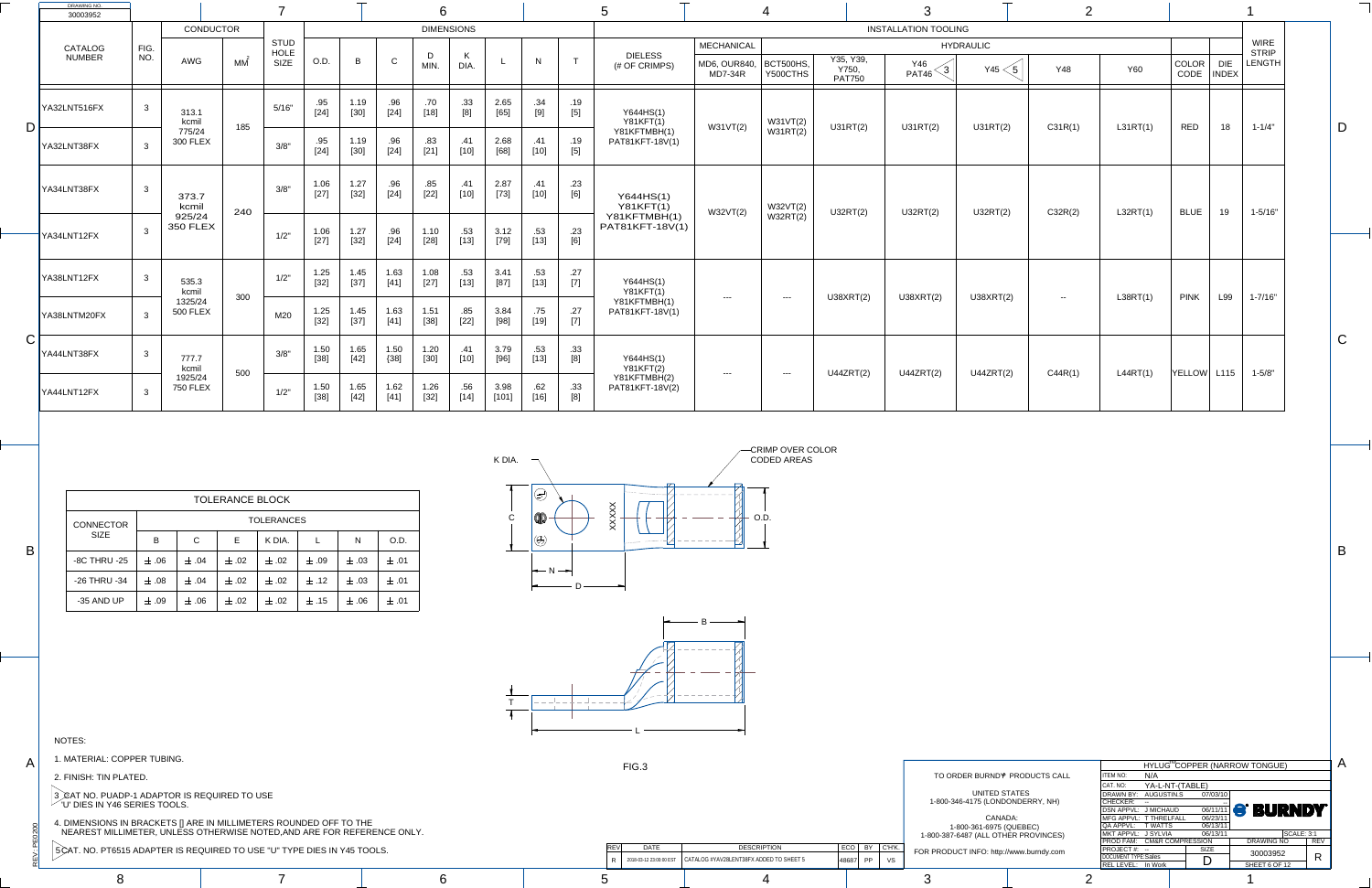꾠  $\dot{>}$ 

 $\infty$ 

A

B

C

B

A



| <b>DRAWING NO.</b><br>30003952 |             |                                            |                       |                                    |                |                |                | $\mathbf O$    |                   |               |                 |               |                                                                                                                                                                                                                                                                                                                                                                                                                                                                                                                          |                                                                  |                                                     |                                                                      |                                     |                             |                         |            |            |               |                            |                                       |   |
|--------------------------------|-------------|--------------------------------------------|-----------------------|------------------------------------|----------------|----------------|----------------|----------------|-------------------|---------------|-----------------|---------------|--------------------------------------------------------------------------------------------------------------------------------------------------------------------------------------------------------------------------------------------------------------------------------------------------------------------------------------------------------------------------------------------------------------------------------------------------------------------------------------------------------------------------|------------------------------------------------------------------|-----------------------------------------------------|----------------------------------------------------------------------|-------------------------------------|-----------------------------|-------------------------|------------|------------|---------------|----------------------------|---------------------------------------|---|
|                                |             | <b>CONDUCTOR</b>                           |                       |                                    |                |                |                |                | <b>DIMENSIONS</b> |               |                 |               |                                                                                                                                                                                                                                                                                                                                                                                                                                                                                                                          |                                                                  |                                                     |                                                                      |                                     | <b>INSTALLATION TOOLING</b> |                         |            |            |               |                            |                                       |   |
| CATALOG<br><b>NUMBER</b>       | FIG.<br>NO. | <b>AWG</b>                                 | MM                    | <b>STUD</b><br>HOLE<br><b>SIZE</b> | O.D.           | $\overline{B}$ | $\sim$         | <b>MIN</b>     | E                 | DIA.          |                 | N             | $\mathbf{r}$                                                                                                                                                                                                                                                                                                                                                                                                                                                                                                             | <b>DIELESS</b><br>(# OF CRIMPS)                                  | <b>MECHANICAL</b><br>MD6, OUR840,<br><b>MD7-34R</b> | BCT500HS,<br>Y500CTHS                                                | Y35, Y39,<br>Y750,<br><b>PAT750</b> | Y46<br><b>PAT46</b>         | <b>HYDRAULIC</b><br>Y45 | <b>Y48</b> | <b>Y60</b> | COLOR<br>CODE | <b>DIE</b><br><b>INDEX</b> | <b>WIRE</b><br><b>STRIP</b><br>LENGTH |   |
| YAV29L2NT38FX                  |             | 4/0 AWG<br>4/0 WELD<br>550/24              | $- - -$               | 3/8"                               | .80<br>[20]    | 1.03<br>$[26]$ | .94<br>$[24]$  | 1.84<br>$[47]$ | 1.00<br>$[25]$    | .41<br>$[10]$ | 3.43<br>$[87]$  | .41<br>$[10]$ | .16<br>$[4]$                                                                                                                                                                                                                                                                                                                                                                                                                                                                                                             | Y644HS(1)<br><b>Y81KFT(1)</b><br>Y81KFTMBH(1)<br>PAT81KFT-18V(1) | W29VT(2)<br>X29RT(4)                                | W29VT(2)<br>W29RT(2)<br>X29RT(4)                                     | U29RT(1)                            | U29RT(1)                    | U29RT(1)                | C29R(1)    | L29RT(1)   | <b>YELLOW</b> | 16 <sup>°</sup>            | $1 - 1/16"$                           |   |
| YA31L2NT38FX                   |             | <b>250 FLEX</b><br>637/24<br>CLASS I, K, M | 150                   | 3/8"                               | .88<br>$[22]$  | 1.06<br>$[27]$ | .96<br>$[24]$  | 1.84<br>$[47]$ | 1.00<br>$[25]$    | .41<br>$[10]$ | 3.51<br>[89]    | .41<br>[10]   | .18<br>$[4]$                                                                                                                                                                                                                                                                                                                                                                                                                                                                                                             | Y644HS(1)<br>Y81KFT(1)<br>Y81KFTMBH(1)<br>PAT81KFT-18V(1)        | W30VT(2)                                            | W30VT(2)<br>W30RT(2)                                                 | U30RT(2)                            | U30RT(2)                    | U30RT(2)                | C30R(2)    | L30RT(1)   | <b>WHITE</b>  | 17                         | $1 - 1/8"$                            |   |
| YA32L2NT38FX                   |             | 313.1 kcmil<br>775/24<br><b>300 FLEX</b>   | 185                   | 3/8"                               | .95<br>$[24]$  | 1.19<br>$[30]$ | .96<br>$[24]$  | 1.84<br>$[47]$ | 1.00<br>$[25]$    | .41<br>$[10]$ | 3.69<br>$[94]$  | .41<br>$[10]$ | .20<br>$[5]$                                                                                                                                                                                                                                                                                                                                                                                                                                                                                                             | Y644HS(1)<br><b>Y81KFT(1)</b><br>Y81KFTMBH(1)<br>PAT81KFT-18V(1) | W31VT(2)                                            | W31VT(2)<br>W31RT(2)                                                 | U31RT(2)                            | U31RT(2)                    | U31RT(2)                | C31R(2)    | L31RT(1)   | <b>RED</b>    | 18                         | $1 - 1/4"$                            |   |
| YA34L2NT38FX                   |             | 373.7 kcmil<br>925/24<br><b>350 FLEX</b>   | 240                   | 3/8"                               | 1.06<br>$[27]$ | 1.27<br>$[32]$ | .96<br>$[24]$  | 2.58<br>[66]   | 1.00<br>$[25]$    | .41<br>[10]   | 3.88<br>[99]    | .41<br>$[10]$ | .23<br>[6]                                                                                                                                                                                                                                                                                                                                                                                                                                                                                                               | Y644HS(1)<br><b>Y81KFT(1)</b><br>Y81KFTMBH(1)<br>PAT81KFT-18V(1) | W32VT(2)                                            | W32VT(2)<br>W32RT(2)                                                 | U32RT(2)                            | U32RT(2)                    | U32RT(2)                | C32R(2)    | L32RT(1)   | <b>BLUE</b>   | 19                         | $1 - 5/16"$                           |   |
| YA36L2ENT38E10FX               |             | 444.4 kcmil<br>1100/24                     | $\qquad \qquad - - -$ | 3/8"                               | 1.19<br>$[30]$ | 1.38<br>$[35]$ | 1.50<br>$[38]$ | 2.30<br>$[58]$ | 1.25<br>$[32]$    | .41<br>$[10]$ | 4.49<br>[114]   | .50<br>$[13]$ | .27<br>$[7] \centering% \includegraphics[width=1\textwidth]{images/TransY.pdf} \caption{The first two different values of $d=3$ and $d=4$ (left) and the second term (right) of $d=4$ (right) and $d=4$ (right) and $d=4$ (right) and $d=4$ (right) and $d=4$ (right) and $d=4$ (right) and $d=4$ (right) and $d=4$ (right) and $d=4$ (right) and $d=4$ (right) and $d=4$ (right) and $d=4$ (right) and $d=4$ (right) and $d=4$ (right) and $d=4$ (right) and $d=4$ (right) and $d=4$ (right) and $d=4$ (right) and $d=$ | Y644HS(1)<br><b>Y81KFT(1)</b>                                    |                                                     | $\qquad \qquad - - -$                                                | U34RT(2)                            | U34RT(2)                    | U34RT(2)                | C34R(1)    | L34RT(1)   | BROWN         | 20                         | $1 - 7/16"$                           |   |
| YA36L2NT38FX                   |             | <b>450 FLEX</b>                            |                       | 3/8"                               | 1.19<br>[30]   | 1.38<br>$[35]$ | 1.63<br>$[41]$ | 2.03<br>[51]   | 1.00<br>$[25]$    | $[10]$        | 4.24<br>[108]   | .50<br>$[13]$ | .27<br>$[7] \centering% \includegraphics[width=1\textwidth]{images/TransY.pdf} \caption{The first two different values of $d=3$ and $d=1$ (left) and $d=1$ (right) and $d=1$ (right) and $d=1$ (right) and $d=1$ (right) and $d=1$ (right) and $d=1$ (right) and $d=1$ (right) and $d=1$ (right) and $d=1$ (right) and $d=1$ (right) and $d=1$ (right) and $d=1$ (right) and $d=1$ (right) and $d=1$ (right) and $d=1$ (right) and $d=1$ (right) and $d=1$ (right) and $d=1$ (right) and $d=1$ (right) and $$            | Y81KFTMBH(1)<br>PAT81KFT-18V(1)                                  |                                                     |                                                                      |                                     |                             |                         |            |            |               |                            |                                       |   |
| YA38L2ENT38FX                  | -4          |                                            |                       | 3/8"                               | 1.25<br>$[32]$ | 1.45<br>$[37]$ | 1.50<br>$[38]$ | 2.03<br>$[51]$ | 1.00<br>$[25]$    | .41<br>$[10]$ | 4.35<br>[110]   | .50<br>$[13]$ | .27<br>$[7] \centering% \includegraphics[width=1\textwidth]{images/TransY.pdf} \caption{The first two different values of $d=3$ and $d=1$ (left) and $d=1$ (right) and $d=1$ (right) and $d=1$ (right) and $d=1$ (right) and $d=1$ (right) and $d=1$ (right) and $d=1$ (right) and $d=1$ (right) and $d=1$ (right) and $d=1$ (right) and $d=1$ (right) and $d=1$ (right) and $d=1$ (right) and $d=1$ (right) and $d=1$ (right) and $d=1$ (right) and $d=1$ (right) and $d=1$ (right) and $d=1$ (right) and $$            | Y644HS(1)                                                        |                                                     |                                                                      |                                     |                             |                         |            |            |               |                            |                                       |   |
| $\mathsf{C}\vert$ YA38L2NT38FX |             | 535.3 kcmil<br>1325/24<br><b>500 FLEX</b>  | 300                   | 3/8"                               | 1.25<br>$[32]$ | 1.45<br>$[37]$ | 1.63<br>$[41]$ | 2.03<br>$[51]$ | 1.00<br>$[25]$    | $[10]$        | 4.35<br>[110]   | 50<br>[13]    | .27<br>$[7] \centering% \includegraphics[width=1\textwidth]{images/TransY.pdf} \caption{The first two different values of $d=3$ and $d=1$ (left) and $d=1$ (right) and $d=1$ (right) and $d=1$ (right) and $d=1$ (right) and $d=1$ (right) and $d=1$ (right) and $d=1$ (right) and $d=1$ (right) and $d=1$ (right) and $d=1$ (right) and $d=1$ (right) and $d=1$ (right) and $d=1$ (right) and $d=1$ (right) and $d=1$ (right) and $d=1$ (right) and $d=1$ (right) and $d=1$ (right) and $d=1$ (right) and $$            | <b>Y81KFT(1)</b><br>Y81KFTMBH(1)                                 |                                                     | $\qquad \qquad - - -$                                                | U38XRT(2)                           | U38XRT(2)                   | U38XRT(2)               | $\sim$ $-$ | L38RT(1)   | <b>PINK</b>   | L99                        | $1 - 7/16"$                           | U |
| YA38L2NNTFX                    | -4          |                                            |                       | 1/2"                               | 1.25<br>[32]   | 1.45<br>$[37]$ | 1.63<br>$[41]$ | 3.03<br>$[77]$ | 1.75<br>$[44]$    | .56<br>$[14]$ | 5.35<br>[136]   | .63<br>[16]   | .27<br>$[7] \centering% \includegraphics[width=1\textwidth]{images/TransY.pdf} \caption{The first two different values of $d=3$ and $d=1$ (left) and $d=1$ (right) and $d=1$ (right) and $d=1$ (right) and $d=1$ (right) and $d=1$ (right) and $d=1$ (right) and $d=1$ (right) and $d=1$ (right) and $d=1$ (right) and $d=1$ (right) and $d=1$ (right) and $d=1$ (right) and $d=1$ (right) and $d=1$ (right) and $d=1$ (right) and $d=1$ (right) and $d=1$ (right) and $d=1$ (right) and $d=1$ (right) and $$            | PAT81KFT-18V(1)                                                  |                                                     |                                                                      |                                     |                             |                         |            |            |               |                            |                                       |   |
| YA40L2NNTFX                    |             | 646 kcmil<br>1600/24<br>650 FLEX           | 400                   | 1/2"                               | 1.35<br>$[34]$ | 1.42<br>$[36]$ | 1.63<br>$[41]$ | 3.03<br>$[77]$ | 1.75<br>$[44]$    | .56<br>$[14]$ | 5.38<br>$[137]$ | .63<br>$[16]$ | .30                                                                                                                                                                                                                                                                                                                                                                                                                                                                                                                      | Y644HS(1)<br><b>Y81KFT(2)</b><br>Y81KFTMBH(2)<br>PAT81KFT-18V(2) | ----                                                | $--- - -$                                                            | U39RT(2)                            | U39RT(2)                    | U39RT(2)                | C39R(1)    | L39RT(1)   | <b>BLACK</b>  | 24                         | $1 - 5/16"$                           |   |
| YA44L2NNTFX                    |             | 777.7 kcmil<br>1925/24                     | 500                   | 1/2"                               | 1.50<br>[38]   | 1.65<br>$[42]$ | 1.63<br>$[41]$ | 3.03<br>$[77]$ | 1.75<br>[44]      | .56<br>$[14]$ | 5.74<br>$[146]$ | .63<br>[16]   | .33                                                                                                                                                                                                                                                                                                                                                                                                                                                                                                                      | Y644HS(1)<br><b>Y81KFT(2)</b>                                    |                                                     | $\qquad \qquad - - -$                                                | U44XRT(2)                           | U44XRT(2)                   | U44XRT(2)               | C44R(1)    | L44RT(1)   | <b>YELLOW</b> | L115                       | $1 - 5/8"$                            |   |
| YA44L2NT38FX                   |             | <b>750 FLEX</b>                            |                       | 3/8"                               | 1.50<br>[38]   | 1.65<br>$[42]$ | 1.63<br>$[41]$ | 2.03<br>$[51]$ | 1.00<br>$[25]$    | $[10]$        | 4.74<br>[120]   | .50<br>$[13]$ | .33<br>$[8] % \includegraphics[width=0.9\columnwidth]{figures/fig_1a} \caption{Schematic diagram of the top of the top of the top of the right.} \label{fig:1} %$                                                                                                                                                                                                                                                                                                                                                        | Y81KFTMBH(2)<br>PAT81KFT-18V(2)                                  |                                                     |                                                                      |                                     |                             |                         |            |            |               |                            |                                       |   |
| YA45L2NT38FX                   |             | 929 kcmil<br>2300/24                       | $---$                 | 3/8"                               | 1.69<br>$[43]$ | 2.00<br>$[51]$ | 1.70<br>$[43]$ | 2.02<br>$[51]$ | 1.00<br>$[25]$    | .41<br>[10]   | 5.18<br>[132]   | .50<br>$[13]$ | .38<br>$[10]$                                                                                                                                                                                                                                                                                                                                                                                                                                                                                                            | $\qquad \qquad - - - -$                                          |                                                     | $\begin{tabular}{cc} - & - & - \\ - & - & - \\ \hline \end{tabular}$ | <b>P44RT(2)</b>                     | <b>P45RT(2)</b>             | S45RT(2)                | C45R(1)    | L45RT(1)   | <b>WHITE</b>  | 27                         | $ 2 - 1/16"$                          |   |

|                     |                            |                             |             | HYLUG <sup>™</sup> COPPER (NARROW TONGUE) |                   |            |
|---------------------|----------------------------|-----------------------------|-------------|-------------------------------------------|-------------------|------------|
| <b>RODUCTS CALL</b> | <b>ITEM NO:</b>            | N/A                         |             |                                           |                   |            |
|                     | CAT. NO:                   | YA-L-NT-(TABLE)             |             |                                           |                   |            |
| <b>\TES</b>         | <b>DRAWN BY:</b>           | AUGUSTIN.S                  | 07/03/10    |                                           |                   |            |
| <b>NDERRY, NH)</b>  | <b>CHECKER:</b>            |                             |             |                                           |                   |            |
|                     | <b>DSN APPVL:</b>          | J MICHAUD                   |             | <b>OG/11/11 S' BURNDY</b>                 |                   |            |
| : ١                 |                            | MFG APPVL: T THRELFALL      | 06/23/11    |                                           |                   |            |
| JEBEC)              | QA APPVL:                  | <b>T WATTS</b>              | 06/13/11    |                                           |                   |            |
| R PROVINCES)        | MKT APPVL: J SYLVIA        |                             | 06/13/11    |                                           | <b>SCALE: 3:1</b> |            |
|                     | <b>PROD FAM:</b>           | <b>CM&amp;R COMPRESSION</b> |             | <b>DRAWING NO</b>                         |                   | <b>REV</b> |
| ww.burndy.com       | PROJECT#: --               |                             | <b>SIZE</b> | 30003952                                  |                   |            |
|                     | <b>DOCUMENT TYPE:Sales</b> |                             |             |                                           |                   | R          |
|                     | <b>REL LEVEL:</b>          | In Work                     |             | SHEET 7 OF 12                             |                   |            |

|                     | <b>TOLERANCE BLOCK</b> |              |           |                   |           |           |           |  |  |  |  |  |  |  |  |
|---------------------|------------------------|--------------|-----------|-------------------|-----------|-----------|-----------|--|--|--|--|--|--|--|--|
| <b>CONNECTOR</b>    |                        |              |           | <b>TOLERANCES</b> |           |           |           |  |  |  |  |  |  |  |  |
| <b>SIZE</b>         | B                      | $\mathsf{C}$ | E         | K DIA.            |           | N         | O.D.      |  |  |  |  |  |  |  |  |
| <b>-8C THRU -25</b> | $+ .06$                | $\pm .04$    | $+ .02$   | $\pm$ .02         | $+ .09$   | $\pm .03$ | $+ .01$   |  |  |  |  |  |  |  |  |
| -26 THRU -34        | $+ .08$                | $\pm .04$    | $\pm .02$ | $\pm .02$         | $\pm$ .12 | $\pm .03$ | $\pm .01$ |  |  |  |  |  |  |  |  |
| -35 AND UP          | $\pm .09$              | $\pm$ .06    | $\pm .02$ | $\pm$ .02         | $\pm .15$ | $+ .06$   | $\pm$ .01 |  |  |  |  |  |  |  |  |

## NOTES:

1. MATERIAL: COPPER TUBING.

2. FINISH: TIN PLATED.

3 CAT NO. PUADP-1 ADAPTOR IS REQUIRED TO USE  $\degree$  'U' DIES IN Y46 SERIES TOOLS.

4. DIMENSIONS IN BRACKETS [] ARE IN MILLIMETERS ROUNDED OFF TO THE NEAREST MILLIMETER, UNLESS OTHERWISE NOTED,AND ARE FOR REFERENCE ONLY.

5CAT. NO. PT6515 ADAPTER IS REQUIRED TO USE "U" TYPE DIES IN Y45 TOOLS.

8 7 6 5 4 3 1

TO ORDER BURND<sup>®</sup> PRODUCTS CALL UNITED STAT 1-800-346-4175 (LONDON CANADA: 1-800-361-6975 (QUEBEC) 1-800-387-6487 (ALL OTHER PROVINCES) FOR PRODUCT INFO: http://ww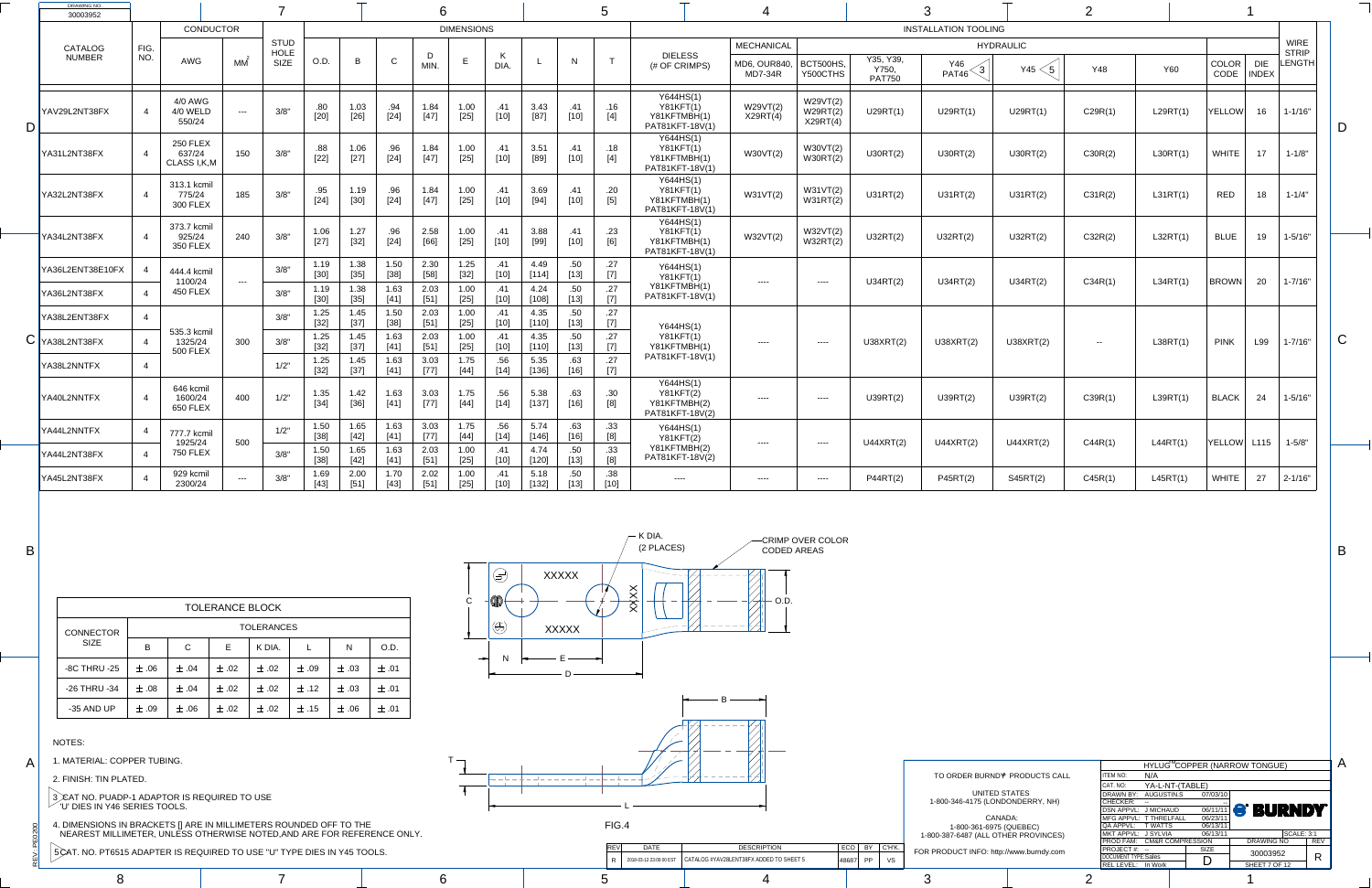PEO

 $\dot{>}$ 

A

B

C

B

A



 $\begin{array}{|c|c|c|c|c|}\hline \text{R} & \text{2018-03-12 23:00:00 EST} & \text{CATALOG #YAV28LENT38FX} & \text{ADDED TO SHEET 5} & & & \text{48687} & \text{PP} & \text{VS} \\\hline \end{array}$ 

TO ORDER BURND<sup>®</sup> PRODUCTS CALL UNITED  $STA$ 1-800-346-4175 (LONDO CANAD 1-800-361-6975 (QUEBEC) 1-800-387-6487 (ALL OTHER PROVINCES) FOR PRODUCT INFO: http://v

| DRAWING NO.<br>30003952      |      |                                      |         |                     |               |                |               | 6              |                   |                          |                |             |              |                                                     |                                  |                                  |                                           |                                               |                  |            |            |               |                            |                        |   |
|------------------------------|------|--------------------------------------|---------|---------------------|---------------|----------------|---------------|----------------|-------------------|--------------------------|----------------|-------------|--------------|-----------------------------------------------------|----------------------------------|----------------------------------|-------------------------------------------|-----------------------------------------------|------------------|------------|------------|---------------|----------------------------|------------------------|---|
|                              |      | <b>CONDUCTOR</b>                     |         |                     |               |                |               |                | <b>DIMENSIONS</b> |                          |                |             |              |                                                     |                                  |                                  |                                           | <b>INSTALLATION TOOLING</b>                   |                  |            |            |               |                            |                        |   |
| <b>CATALOG</b>               | FIG. |                                      |         | <b>STUD</b>         |               |                |               |                |                   |                          |                |             |              |                                                     | <b>MECHANICAL</b>                |                                  |                                           |                                               | <b>HYDRAULIC</b> |            |            |               |                            | <b>WIRE</b>            |   |
| <b>NUMBER</b>                | NO.  | <b>AWG</b>                           | MM      | HOLE<br><b>SIZE</b> | O.D.          | B              | $\mathsf{C}$  | MIN.           |                   | DIA.                     |                | N           | $\mathbf{T}$ | <b>DIELESS</b><br>(# OF CRIMPS)                     | MD6, OUR840,<br>MD7-34R          | <b>BCT500HS,</b><br>Y500CTHS     | Y35, Y39,<br><b>Y750</b><br><b>PAT750</b> | <b>Y46</b><br>$\mathcal{L}$ 3<br><b>PAT46</b> | Y45              | <b>Y48</b> | <b>Y60</b> | COLOR<br>CODE | <b>DIE</b><br><b>INDEX</b> | <b>STRIP</b><br>LENGTH |   |
| YAV4CL2NT10E1FX              |      |                                      |         |                     | $[10]$        | .50<br>$[13]$  | $[10]$        | 1.52<br>$[37]$ | 1.00<br>$[25]$    | .21                      | 2.33<br>$[59]$ | .25<br>[6]  | .09<br>$[2]$ |                                                     |                                  |                                  |                                           |                                               |                  |            |            |               |                            |                        |   |
| $\mathbf{D}$ YAV4CL2NT10E2FX |      | #4 AWG<br>#4 WELD                    |         | #10                 | .38<br>$[10]$ | .50<br>$[13]$  | $[10]$        | 1.52<br>$[37]$ | .75<br>[19]       | .21<br>[5]               | 2.08<br>$[53]$ | .25<br>[6]  | .09<br>$[2]$ | $MY29-11(1)$<br>Y1MRTC(2)                           | W4CVT(1)<br>W4CRT(1)             | W4CVT(1)<br>W4CRT(1)             | U4CRT(1)                                  | U4CRT(1)                                      | U4CRT(1)         |            |            | <b>GRAY</b>   | 8                          | 9/16"                  |   |
| YAV4CL2NT10FX                |      | 91/24<br>105/24                      | $- - -$ |                     | .38<br>$[10]$ | .50<br>$[13]$  | $[10]$        | 1.15<br>$[29]$ | .63<br>[16]       | .21<br>$[5]$             | 1.95<br>$[50]$ | .25<br>[6]  | .09<br>$[2]$ | <b>Y81KFT(1)</b><br>Y81KFTMBH(1)<br>PAT81KFT-18V(1) | X4CRT(1)                         | X4CRT(1)                         |                                           |                                               |                  | $- -$      | $- -$      |               |                            |                        |   |
| YAV4CL2NT14FX                |      |                                      |         | 1/4"                | .38<br>$[10]$ | .50<br>$[13]$  | .45<br>$[11]$ | 1.26<br>$[32]$ | .63<br>[16]       | .27                      | 2.08<br>$[53]$ | .31<br>[8]  | .09<br>$[2]$ |                                                     |                                  |                                  |                                           |                                               |                  |            |            |               |                            |                        |   |
| YAV2CL2NT10FX                |      | #2 AWG                               |         | #10                 | .46<br>$[12]$ | .63<br>$[16]$  | .48<br>$[12]$ | 1.15<br>$[29]$ | .63<br>[16]       | .21                      | 2.14<br>$[54]$ | .25<br>[6]  | .10<br>$[3]$ | MY29-11(1)                                          |                                  |                                  |                                           |                                               |                  |            |            |               |                            |                        |   |
| YAV2CL2NT14E1FX              |      | #2 WELD<br>125/24                    | 35      | 1/4"                | $[12]$        | .63<br>$[16]$  | .48<br>$[12]$ | 1.65<br>$[42]$ | 1.00<br>$[25]$    | .27                      | 2.63           | .31<br>[8]  | .10<br>$[3]$ | Y1MRTC(2)<br>Y81KFT(1)<br>Y81KFTMBH(1)              | W2CVT(1)<br>W2CRT(1)<br>X2CRT(1) | W2CVT(1)<br>W2CRT(1)<br>X2CRT(1) | U2CRT(1)                                  | U2CRT(1)                                      | U2CRT(1)         | $- -$      | $- -$      | <b>BROWN</b>  | 10 <sup>°</sup>            | 11/16"                 |   |
| YAV2CL2NT14FX                |      | 150/24                               |         |                     | $[12]$        | .63<br>$[16]$  | $[12]$        | 1.28<br>$[33]$ | .63<br>$[16]$     | .27<br>$[7]$             | 2.26<br>$[57]$ | .31         | .10<br>[3]   | PAT81KFT-18V(1)                                     |                                  |                                  |                                           |                                               |                  |            |            |               |                            |                        |   |
| YAV1CL2NT14FX                |      | #1 AWG<br>#1 WELD                    | $- - -$ | 1/4"                | .51<br>$[13]$ | .62<br>$[16]$  | .50<br>$[13]$ | 1.28<br>$[33]$ | .63<br>[16]       | .27<br>[7]               | 2.28<br>$[58]$ | .31<br>[8]  | .12<br>$[3]$ | MY29-11(1)<br>Y81KFT(1)                             | W1CVT(1)<br>$W1CRT-1(1)$         | W1CVT(1)<br>$ W1CRT-1(1) $       | $U1CRT-1(1)$                              | $U1CRT-1(1)$                                  | $U1CRT-1(1)$     | $\sim$ $-$ | $- -$      | <b>GREEN</b>  | 11                         | 11/16"                 |   |
| YAV1CL2NT516FX               |      | 175/24<br>225/24                     |         | 5/16"               | $[13]$        | .63<br>$[16]$  | .58<br>$[15]$ | 1.70<br>$[43]$ | 1.00<br>$[25]$    | .33<br>[8]               | 2.72<br>$[69]$ | .34<br>[9]  | .12<br>$[3]$ | Y81KFTMBH(1)<br>PAT81KFT-18V(1)                     | $X1CRT-1(1)$                     | $\vert$ X1CRT-1(1)               |                                           |                                               |                  |            |            |               |                            |                        |   |
| YAV25L2NT14E1FX              |      |                                      |         | 1/4"                | [14]          | .69<br>$[18]$  | $[16]$        | 1.65<br>$[42]$ | 1.00<br>$[25]$    | .27<br><sup>[7]</sup>    | 2.76<br>[70]   | .31<br>[8]  | .12<br>$[3]$ | MY29-11(1)                                          |                                  |                                  |                                           |                                               |                  |            |            |               |                            |                        |   |
| $\mathsf{C}$ YAV25L2NT14FX   |      | <b>1/0 AWG</b><br>1/0 WELD<br>275/24 | 50      | 1/4"                | .56<br>$[14]$ | .69<br>$[18]$  | $[16]$        | 1.28<br>$[33]$ | .63<br>[16]       | .27<br>$\left[ 7\right]$ | 2.39<br>$[61]$ | .31<br>[8]  | .12<br>$[3]$ | Y81KFT(1)<br>Y81KFTMBH(1)                           | W25VT(2)<br>W25RT(2)<br>X25RT(2) | W25VT(2)<br>W25RT(2)<br>X25RT(2) | U25RT(1)                                  | U25RT(1)                                      | U25RT(1)         | $\sim$ $-$ | $- -$      | <b>PINK</b>   | 12 <sub>2</sub>            | 11/16"                 | V |
| YAV25L2NT516FX               |      |                                      |         | 5/16"               | $[14]$        | .69<br>$[18]$  | $[15]$        | 1.71<br>$[44]$ | 1.00<br>$[25]$    | .33<br>[8]               | 2.82<br>$[72]$ | .34         | .12<br>$[3]$ | PAT81KFT-18V(1)                                     |                                  |                                  |                                           |                                               |                  |            |            |               |                            |                        |   |
| YAV26L2NT14FX                |      | <b>2/0 AWG</b>                       |         | 1/4"                | $[16]$        | .81<br>$[21]$  | .76<br>$[19]$ | 1.28<br>$[33]$ | .63<br>[16]       | .27                      | 2.56<br>$[65]$ | .31<br>[8]  | .13<br>$[3]$ | MY29-11(1)                                          |                                  |                                  |                                           |                                               |                  |            |            |               |                            |                        |   |
| YAV26L2NT516FX               |      | 2/0 WELD<br>325/24                   | 70      | 5/16"               | $[16]$        | .81<br>$[21]$  | .58<br>$[15]$ | 1.71<br>$[44]$ | 1.00<br>$[25]$    | .33<br>[8]               | 2.99<br>[76]   | .34<br>[9]  | .13<br>$[3]$ | Y644HS(1)<br><b>Y81KFT(1)</b><br>Y81KFTMBH(1)       | W26VT(2)<br>W26RT(2)<br>X26RT(2) | W26VT(2)<br>W26RT(2)<br>X26RT(2) | U26RT(1)                                  | U26RT(1)                                      | U26RT(1)         | $\sim$ $-$ | $- -$      | <b>BLACK</b>  | 13                         | 13/16"                 |   |
| YAV26L2NT38FX                |      |                                      |         | 3/8"                | .63<br>$[16]$ | .81<br>$[21]$  | .63<br>$[16]$ | 1.84<br>$[47]$ | 1.00<br>$[25]$    | .41<br>$[10]$            | 3.23<br>$[82]$ | .41<br>[10] | .13          | PAT81KFT-18V(1)                                     |                                  |                                  |                                           |                                               |                  |            |            |               |                            |                        |   |
| YAV28L2ENT14FX               |      | 4/0 AWG<br>4/0 WELD                  | $   \,$ | 1/4"                | $[20]$        | 1.03<br>$[19]$ | .76<br>$[19]$ | 1.28<br>[33]   | .63<br>[16]       | .27<br>$\left[ 7\right]$ | 2.86<br>$[73]$ | .31<br>[8]  | .15<br>$[4]$ | $MY29-11(1)$<br>Y644HS(1)<br>Y81KFT(1)              | W28VT(2)<br>W28RT(2)             | W28VT(2)<br>W28RT(2)             | U28RT(1)                                  | U28RT(1)                                      | U28RT(1)         | C28R(1)    | L28RT(1)   | <b>PURPLE</b> | 15                         | $1 - 1/16"$            |   |
| YAV28L2NT38FX                |      | 550/24                               |         | 3/8"                | $[20]$        | 1.03<br>$[19]$ | .94<br>$[24]$ | 1.84<br>$[47]$ | 1.00<br>$[25]$    | .40<br>$[10]$            | 3.43<br>[87]   | .41         | .15          | Y81KFTMBH(1)<br>PAT81KFT-18V(1)                     | X28RT(3)                         | X28RT(3)                         |                                           |                                               |                  |            |            |               |                            |                        |   |

|                      |                            |                            |             | HYLUG <sup>M</sup> COPPER (NARROW TONGUE) |            |
|----------------------|----------------------------|----------------------------|-------------|-------------------------------------------|------------|
| <b>PRODUCTS CALL</b> | <b>ITEM NO:</b>            | N/A                        |             |                                           |            |
|                      | CAT. NO:                   | YA-L-NT-(TABLE)            |             |                                           |            |
| <b>ATES</b>          | <b>DRAWN BY:</b>           | AUGUSTIN.S                 | 07/03/10    |                                           |            |
| NDERRY, NH)          | <b>CHECKER:</b>            |                            |             |                                           |            |
|                      | DSN APPVL: J MICHAUD       |                            | 06/11/11    | <b>S BURNDY</b>                           |            |
| A:                   |                            | MFG APPVL: T THRELFALL     | 06/23/11    |                                           |            |
| <b>(UEBEC)</b>       | QA APPVL: TWATTS           |                            | 06/13/11    |                                           |            |
| ER PROVINCES)        | MKT APPVL: J SYLVIA        |                            | 06/13/11    | <b>SCALE: 3:1</b>                         |            |
|                      |                            | PROD FAM: CM&R COMPRESSION |             | <b>DRAWING NO</b>                         | <b>REV</b> |
| www.burndy.com       | PROJECT#: --               |                            | <b>SIZE</b> | 30003952                                  |            |
|                      | <b>DOCUMENT TYPE:Sales</b> |                            |             |                                           | R          |
|                      | REL LEVEL: In Work         |                            |             | SHEET 8 OF 12                             |            |
|                      |                            |                            |             |                                           |            |

|                  |           |             | <b>TOLERANCE BLOCK</b> |                   |           |           |           |
|------------------|-----------|-------------|------------------------|-------------------|-----------|-----------|-----------|
| <b>CONNECTOR</b> |           |             |                        | <b>TOLERANCES</b> |           |           |           |
| <b>SIZE</b>      | B         | $\mathsf C$ | Е                      | K DIA.            | L         | N         | O.D.      |
| -8C THRU -25     | $\pm .06$ | $\pm .04$   | $\pm .02$              | $\pm .02$         | $\pm .09$ | $\pm .03$ | $\pm$ .01 |
| -26 THRU -34     | $\pm .08$ | ± .04       | $\pm .02$              | $\pm .02$         | $\pm$ .12 | $\pm .03$ | $\pm$ .01 |
| -35 AND UP       | $\pm .09$ | $\pm .06$   | $\pm$ .02              | $\pm .02$         | $\pm .15$ | $\pm .06$ | $\pm$ .01 |

NOTES:

1. MATERIAL: COPPER TUBING.

2. FINISH: TIN PLATED.

3 *)*CAT NO. PUADP-1 ADAPTOR IS REQUIRED TO USE  $\degree$  'U' DIES IN Y46 SERIES TOOLS.

4. DIMENSIONS IN BRACKETS [] ARE IN MILLIMETERS ROUNDED OFF TO THE NEAREST MILLIMETER, UNLESS OTHERWISE NOTED,AND ARE FOR REFERENCE ONLY.

5 CAT. NO. PT6515 ADAPTER IS REQUIRED TO USE "U" TYPE DIES IN Y45 TOOLS.

8 7 6 5 4 3 1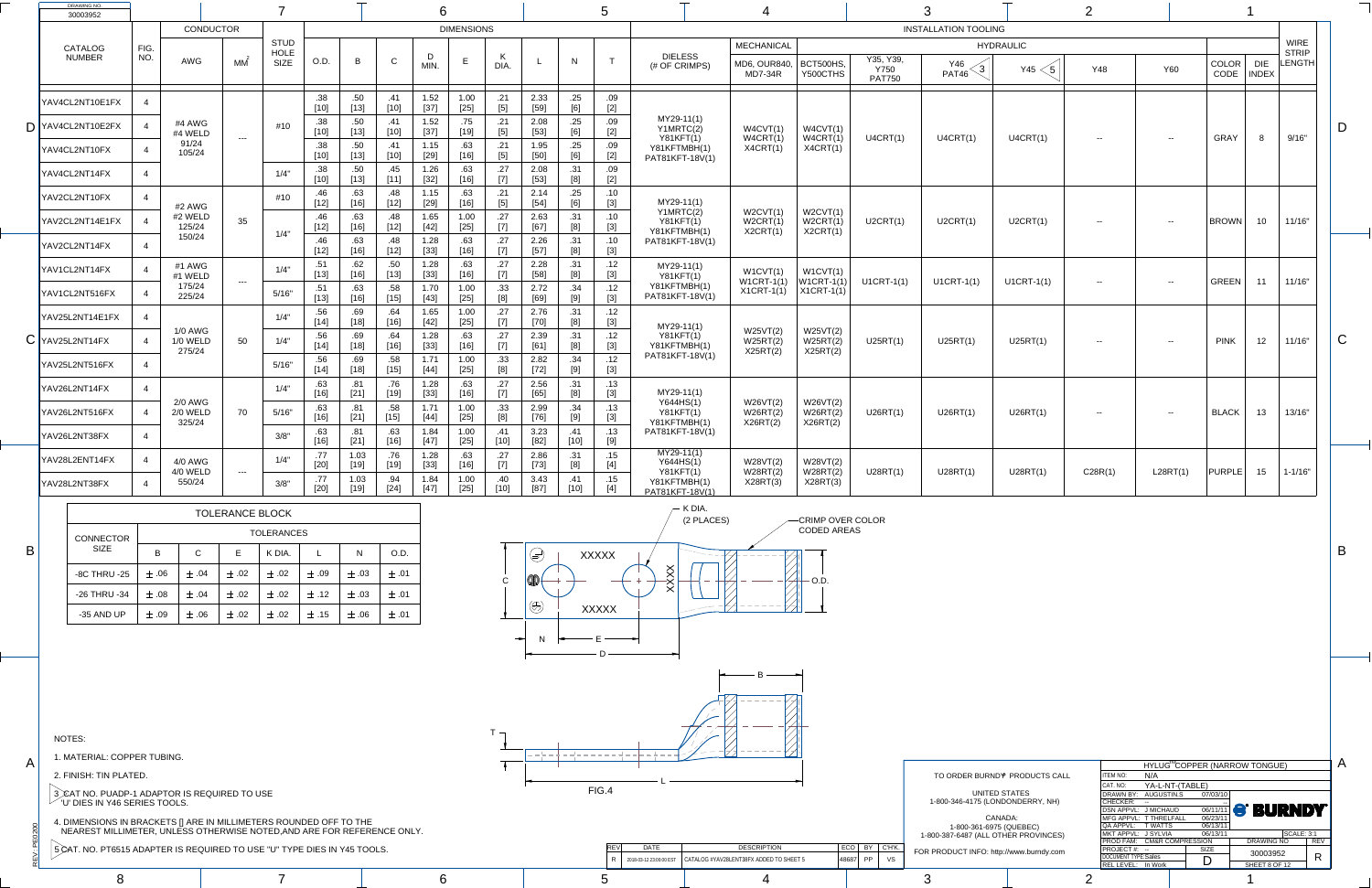$\dot{>}$ 

PEO

S

A

B

C

B

A



| OPPER TUBING.                                                                                                             | FIG.5       |                                                                                  |                     |                                                                 |                                                                                                        |                                                     |                |
|---------------------------------------------------------------------------------------------------------------------------|-------------|----------------------------------------------------------------------------------|---------------------|-----------------------------------------------------------------|--------------------------------------------------------------------------------------------------------|-----------------------------------------------------|----------------|
|                                                                                                                           |             |                                                                                  |                     |                                                                 |                                                                                                        | HYLUG <sup>M</sup> COPPER (NARROW                   |                |
| <b>PLATED.</b>                                                                                                            |             |                                                                                  |                     | TO ORDER BURND <sup>®</sup> PRODUCTS CALL                       | <b>ITEM NO:</b><br>N/A                                                                                 |                                                     |                |
| <b>ADP-1 ADAPTOR IS REQUIRED TO USE</b><br><b>6 SERIES TOOLS.</b><br>IN BRACKETS [] ARE IN MILLIMETERS ROUNDED OFF TO THE |             |                                                                                  |                     | UNITED STATES<br>1-800-346-4175 (LONDONDERRY, NH)<br>CANADA:    | CAT. NO:<br>DRAWN BY: AUGUSTIN.S<br>$ $ CHECKER: $-$<br>DSN APPVL: J MICHAUD<br>MFG APPVL: T THRELFALL | YA-L-NT-(TABLE)<br>07/03/10<br>06/11/11<br>06/23/11 | $\blacksquare$ |
| LIMETER, UNLESS OTHERWISE NOTED,AND ARE FOR REFERENCE ONLY.                                                               |             |                                                                                  |                     | 1-800-361-6975 (QUEBEC)<br>1-800-387-6487 (ALL OTHER PROVINCES) | QA APPVL: T WATTS<br>MKT APPVL: J SYLVIA                                                               | 06/13/11<br>06/13/11                                |                |
| 515 ADAPTER IS REQUIRED TO USE "U" TYPE DIES IN Y45 TOOLS.                                                                | <b>DATE</b> | <b>DESCRIPTION</b>                                                               | $ ECO $ BY $ C'HK.$ | FOR PRODUCT INFO: http://www.burndy.com                         | <b>PROD FAM: CM&amp;R COMPRESSION</b><br>$ $ PROJECT #: $-$                                            | SIZE                                                |                |
|                                                                                                                           |             | $^{+}$ 2018-03-12 23:00:00 EST $\,$ $\,$ CATALOG #YAV28LENT38FX ADDED TO SHEET 5 | $ 48687 $ PP $ $ VS |                                                                 | DOCUMENT TYPE:Sales<br>REL LEVEL: In Work                                                              | <u>n</u><br>◡                                       | <b>SH</b>      |
|                                                                                                                           |             |                                                                                  |                     |                                                                 |                                                                                                        |                                                     |                |

|                 | DRAWING NO.<br>30003952         |             |                                           |                                                                                                                                                                                                                                                                                                                                                                                              |                                    |                |                |               |                |                   |                      |                 |               |               |                                                                                               |                                                     |                                  |                                     |                             |                         |            |                |                          |                            |                                              |
|-----------------|---------------------------------|-------------|-------------------------------------------|----------------------------------------------------------------------------------------------------------------------------------------------------------------------------------------------------------------------------------------------------------------------------------------------------------------------------------------------------------------------------------------------|------------------------------------|----------------|----------------|---------------|----------------|-------------------|----------------------|-----------------|---------------|---------------|-----------------------------------------------------------------------------------------------|-----------------------------------------------------|----------------------------------|-------------------------------------|-----------------------------|-------------------------|------------|----------------|--------------------------|----------------------------|----------------------------------------------|
|                 |                                 |             | <b>CONDUCTOR</b>                          |                                                                                                                                                                                                                                                                                                                                                                                              |                                    |                |                |               |                | <b>DIMENSIONS</b> |                      |                 |               |               |                                                                                               |                                                     |                                  |                                     | <b>INSTALLATION TOOLING</b> |                         |            |                |                          |                            |                                              |
|                 | <b>CATALOG</b><br><b>NUMBER</b> | FIG.<br>NO. | <b>AWG</b>                                | МM                                                                                                                                                                                                                                                                                                                                                                                           | <b>STUD</b><br>HOLE<br><b>SIZE</b> | O.D.           | $\mathsf B$    | $\mathsf{C}$  | MIN.           | E                 | $\mathbf{r}$<br>DIA. |                 | N             |               | <b>DIELESS</b><br>(# OF CRIMPS)                                                               | <b>MECHANICAL</b><br>MD6, OUR840,<br><b>MD7-34R</b> | <b>BCT500HS,</b><br>Y500CTHS     | Y35, Y39,<br>Y750,<br><b>PAT750</b> | Y46<br>ົດ<br>PAT46          | <b>HYDRAULIC</b><br>Y45 | <b>Y48</b> | <b>Y60</b>     | COLOR<br>CODE            | <b>DIE</b><br><b>INDEX</b> | <b>WIRE</b><br><b>STRIP</b><br><b>LENGTH</b> |
|                 | $D$ <sup>YAZV4C2NT14E2FX</sup>  |             | #4 AWG<br>#4 WELD<br>91/24<br>105/24      | $\frac{1}{2} \frac{1}{2} \frac{1}{2} \frac{1}{2} \frac{1}{2} \frac{1}{2} \frac{1}{2} \frac{1}{2} \frac{1}{2} \frac{1}{2} \frac{1}{2} \frac{1}{2} \frac{1}{2} \frac{1}{2} \frac{1}{2} \frac{1}{2} \frac{1}{2} \frac{1}{2} \frac{1}{2} \frac{1}{2} \frac{1}{2} \frac{1}{2} \frac{1}{2} \frac{1}{2} \frac{1}{2} \frac{1}{2} \frac{1}{2} \frac{1}{2} \frac{1}{2} \frac{1}{2} \frac{1}{2} \frac{$ | 1/4"                               | .38<br>[10]    | 1.25<br>[32]   | .44<br>[11]   | 1.40<br>$[36]$ | .75<br>$[19]$     | .27<br>$[7]$         | 2.95<br>$[75]$  | .31<br>[8]    | .09<br>$[2]$  | Y1MRTC(4)<br>MY29-11(2)<br>Y644HS(1)<br><b>Y81KFT(1)</b><br>Y81KFTMBH(1)<br>PAT81KFT-18V(1)   | W4CVT(2)<br>W4CRT(2)<br>X4CRT(2)                    | W4CVT(2)<br>W4CRT(2)<br>X4CRT(2) | U4CRT(2)                            | U4CRT(2)                    | U4CRT(2)                | $-  \,$    | $\sim$ $ \sim$ | <b>GRAY</b>              |                            | $1 - 5/16"$                                  |
|                 | YAZV2C2NT14E2FX                 |             | #2 AWG<br>#2 WELD<br>125/24<br>150/24     | 35                                                                                                                                                                                                                                                                                                                                                                                           | 1/4"                               | .46<br>[12]    | 1.38<br>[35]   | .50<br>[13]   | 1.40<br>[36]   | .75<br>$[19]$     | .27<br>$[7]$         | 3.14<br>$[80]$  | .31<br>[8]    | .10<br>$[3]$  | Y1MRTC(4)<br>$MY29-11(4)$<br>Y644HS(1)<br><b>Y81KFT(1)</b><br>Y81KFTMBH(1)<br>PAT81KFT-18V(1) | W2CVT(2)<br>W2CRT(2)<br>X2CRT(2)                    | W2CVT(2)<br>W2CRT(2)<br>X2CRT(2) | U2CRT(2)                            | U2CRT(2)                    | U2CRT(2)                | $--$       | $- -$          | <b>BROWN</b>             | 10                         | $1 - 7/16"$                                  |
|                 | YAZV282NT38FX                   |             | 4/0 AWG<br>4/0 WELD<br>550/24             | $---$                                                                                                                                                                                                                                                                                                                                                                                        | 3/8"                               | .77<br>$[20]$  | 1.62<br>$[41]$ | .94<br>$[24]$ | 1.84           | 1.00<br>$[25]$    | .40<br>[10]          | 3.96<br>$[101]$ | .41<br>$[10]$ | .17<br>$[20]$ | MY29-11(2)<br>Y644HS(1)<br><b>Y81KFT(2)</b><br>Y81KFTMBH(2)<br>PAT81KFT-18V(2)                | W28VT(4)<br>W28RT(4)<br>X28RT(6)                    | W28VT(4)<br>W28RT(4)<br>X28RT(6) | U28RT(2)                            | U28RT(2)                    | U28RT(2)                | C28R(1)    | L28RT(1)       | $ PURPLE $ 15   1-11/16" |                            |                                              |
|                 | YAZV292NT516FX                  |             | 4/0 FLEX<br>CLASS I, K, M                 | $\qquad \qquad - -$                                                                                                                                                                                                                                                                                                                                                                          | 5/16"                              | .80<br>$[20]$  | 2.00<br>[51]   | .96<br>$[24]$ | 1.71<br>$[44]$ | 1.00<br>$[25]$    | .33                  | 4.28<br>$[109]$ | .34<br>[9]    | .16<br>$[4]$  | Y644HS(1)<br>Y81KFT(2)<br>Y81KFTMBH(2)<br>PAT81KFT-18V(2)                                     | W29VT(4)<br>X29RT(8)                                | W29RT(4)<br>W29VT(4)<br>X29RT(8) | U29RT(2)                            | U29RT(2)                    | <b>U29RT(2)</b>         | C29R(1)    | L29RT(1)       | YELLOW                   | 16                         | $2 - 1/16"$                                  |
| $\bigcap$<br>しー | YAZ342NT38FX                    |             | 373.7 kcmil<br>925/24<br><b>350 FLEX</b>  | 240                                                                                                                                                                                                                                                                                                                                                                                          | 3/8"                               | $1.06$<br>[27] | 2.25<br>[57]   | .96<br>$[24]$ | 1.84<br>$[47]$ | 1.00<br>$[25]$    | .40<br>$[10]$        | 4.85<br>$[123]$ | .41<br>$[10]$ | .23<br>[6]    | Y644HS(1)<br>Y81KFT(2)<br>Y81KFTMBH(2)<br>PAT81KFT-18V(2)                                     | W32VT(4)                                            | W32VT(4)<br>W32RT(4)             | U32RT(4)                            | U32RT(4)                    | U32RT(4)                | C32R(2)    | L32RT(2)       | <b>BLUE</b>              | 19                         | $2 - 5/16"$                                  |
|                 | YAZ382ENT38FX                   |             | 535.3 kcmil<br>1325/24<br><b>500 FLEX</b> | 300                                                                                                                                                                                                                                                                                                                                                                                          | 3/8"                               | 1.25<br>[32]   | 2.81<br>[71]   | 1.46<br>[37]  | 2.02<br>$[51]$ | 1.00<br>$[25]$    | .41<br>$[10]$        | 5.72<br>$[145]$ | .50<br>[13]   | .27<br>$[7]$  | Y644HS(1)<br><b>Y81KFT(2)</b><br>Y81KFTMBH(2)<br>PAT81KFT-18V(2)                              |                                                     | -----                            | U38XRT(4)                           | U38XRT(4)                   | U38XRT(4)               | C38R(2)    | L38RT(2)       | <b>PINK</b>              | L99                        | $2 - 7/8"$                                   |

|                      |                            |                             |             | HYLUG <sup>™</sup> COPPER (NARROW TONGUE) |                   |            |
|----------------------|----------------------------|-----------------------------|-------------|-------------------------------------------|-------------------|------------|
| <b>PRODUCTS CALL</b> | <b>ITEM NO:</b>            | N/A                         |             |                                           |                   |            |
|                      | CAT. NO:                   | YA-L-NT-(TABLE)             |             |                                           |                   |            |
| ATES                 | DRAWN BY:                  | AUGUSTIN.S                  | 07/03/10    |                                           |                   |            |
| NDERRY, NH)          | <b>CHECKER:</b>            | $\mathbf{u}$                |             |                                           |                   |            |
|                      | <b>DSN APPVL:</b>          | J MICHAUD                   | 06/11/11    | <b>S BURNDY</b>                           |                   |            |
| A:                   | MFG APPVL: T THRELFALL     |                             | 06/23/11    |                                           |                   |            |
| UEBEC)               | QA APPVL:                  | T WATTS                     | 06/13/11    |                                           |                   |            |
| R PROVINCES)         | MKT APPVL: J SYLVIA        |                             | 06/13/11    |                                           | <b>SCALE: 3:1</b> |            |
|                      | PROD FAM:                  | <b>CM&amp;R COMPRESSION</b> |             | <b>DRAWING NO</b>                         |                   | <b>REV</b> |
| www.burndy.com       | PROJECT#: --               |                             | <b>SIZE</b> | 30003952                                  |                   |            |
|                      | <b>DOCUMENT TYPE:Sales</b> |                             |             |                                           |                   | R          |
|                      | <b>REL LEVEL:</b>          | In Work                     |             | SHEET 9 OF 12                             |                   |            |
|                      |                            |                             |             |                                           |                   |            |

|                     |           |              | <b>TOLERANCE BLOCK</b> |                   |           |           |           |
|---------------------|-----------|--------------|------------------------|-------------------|-----------|-----------|-----------|
| <b>CONNECTOR</b>    |           |              |                        | <b>TOLERANCES</b> |           |           |           |
| <b>SIZE</b>         | B         | $\mathsf{C}$ | E                      | K DIA.            |           | N         | O.D.      |
| <b>-8C THRU -25</b> | $\pm$ .06 | $\pm$ .04    | $\pm$ .02              | $\pm .02$         | $\pm .09$ | $\pm .03$ | $\pm$ .01 |
| -26 THRU -34        | $+ .08$   | $\pm$ .04    | $+ .02$                | $\pm .02$         | $\pm$ .12 | $\pm .03$ | $+ .01$   |
| -35 AND UP          | $+ .09$   | $\pm$ .06    | $\pm .02$              | $\pm .02$         | $+$ .15   | $\pm .06$ | $\pm$ .01 |

NOTES:

1. MATERIAL: COPPER TUBING.

2. FINISH: TIN PLATED.

3 CAT NO. PUADP-1 ADAPTOR IS REQUIRED TO USE  $\degree$  'U' DIES IN Y46 SERIES TOOLS.

4. DIMENSIONS IN BRACKETS [] ARE IN MILLIMETERS ROUNDED OFF TO THE NEAREST MILLIMETER, UNLESS OTHERWISE NOTED,AND ARE FOR REFERENCE ONLY.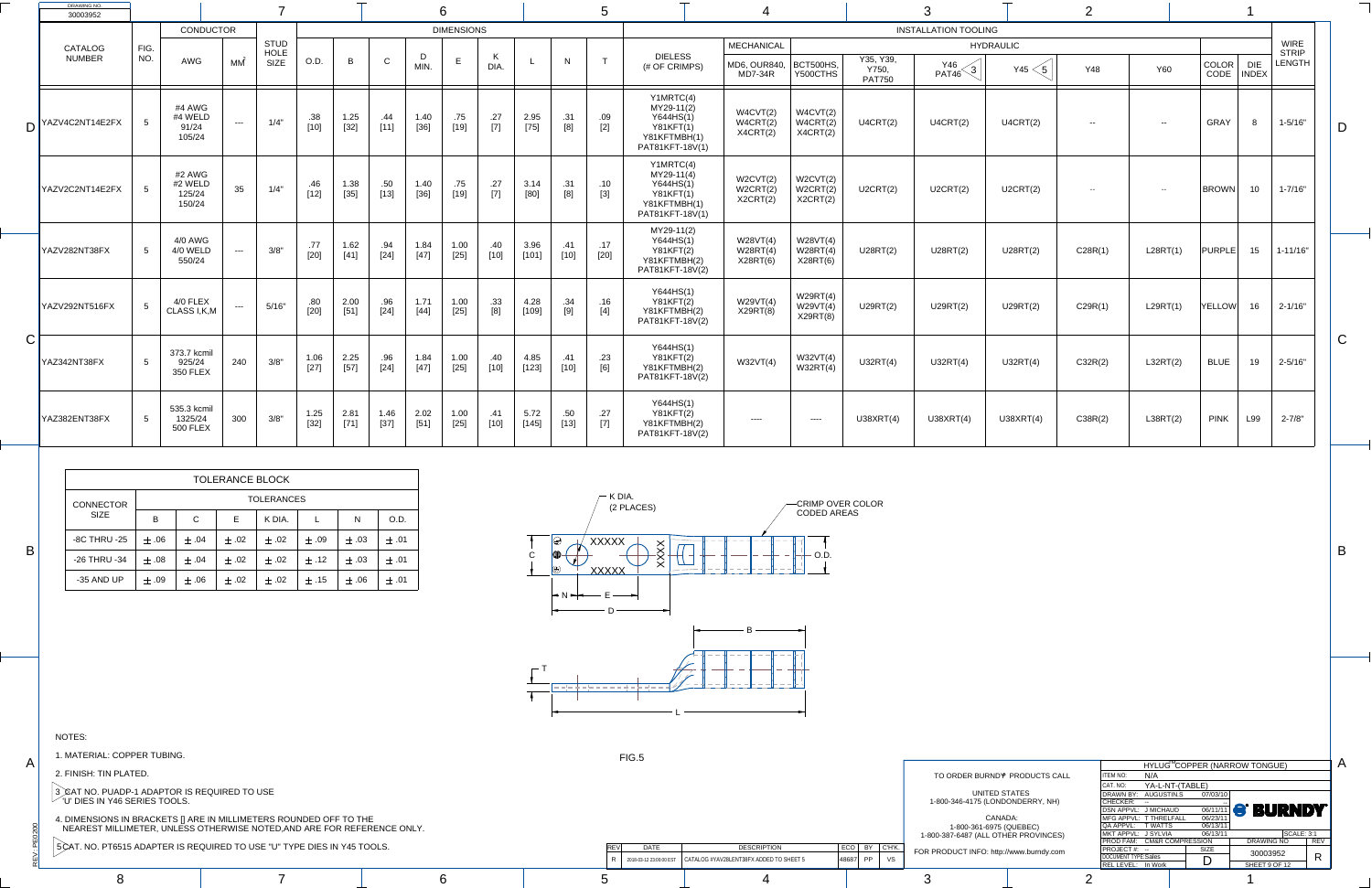$\sum_{i=1}^{n}$ 

PE0200

A

B

C

C

B

A



| COPPER TUBING.                                               |                         |                                         |                           |                                                                 |                                           | HYLUG <sup>M</sup> COPPER (NARROW |     |
|--------------------------------------------------------------|-------------------------|-----------------------------------------|---------------------------|-----------------------------------------------------------------|-------------------------------------------|-----------------------------------|-----|
| <b>PLATED.</b>                                               |                         |                                         |                           | TO ORDER BURND <sup>®</sup> PRODUCTS CALL                       | <b>ITEM NO:</b><br>N/A                    |                                   |     |
|                                                              |                         |                                         |                           |                                                                 | CAT. NO:                                  | YA-L-NT-(TABLE)                   |     |
| ADP-1 ADAPTOR IS REQUIRED TO USE                             |                         |                                         |                           | UNITED STATES<br>1-800-346-4175 (LONDONDERRY, NH)               | DRAWN BY: AUGUSTIN.S<br> CHECKER: --      | 07/03/10                          |     |
| <b>16 SERIES TOOLS.</b>                                      |                         |                                         |                           |                                                                 | DSN APPVL: J MICHAUD                      | $\frac{1}{06/11/11}$              |     |
| S IN BRACKETS [] ARE IN MILLIMETERS ROUNDED OFF TO THE       |                         |                                         |                           | CANADA:                                                         | MFG APPVL: T THRELFALL                    | 06/23/11                          |     |
| LLIMETER, UNLESS OTHERWISE NOTED,AND ARE FOR REFERENCE ONLY. |                         |                                         |                           | 1-800-361-6975 (QUEBEC)<br>1-800-387-6487 (ALL OTHER PROVINCES) | QA APPVL: T WATTS<br>MKT APPVL: J SYLVIA  | 06/13/11<br>06/13/11              |     |
|                                                              |                         |                                         |                           |                                                                 | PROD FAM: CM&R COMPRESSION                |                                   |     |
| 515 ADAPTER IS REQUIRED TO USE "U" TYPE DIES IN Y45 TOOLS.   | <b>DATE</b>             | <b>DESCRIPTION</b>                      | $ $ ECO $ $ BY $ $ C'H'K. | FOR PRODUCT INFO: http://www.burndy.com                         | $ $ PROJECT #: --                         | SIZE                              |     |
|                                                              | 2018-03-12 23:00:00 EST | CATALOG #YAV28LENT38FX ADDED TO SHEET 5 | $ 48687 $ PP $ $<br>VS    |                                                                 | DOCUMENT TYPE:Sales<br>REL LEVEL: In Work | r.                                | SHI |
|                                                              |                         |                                         |                           |                                                                 |                                           |                                   |     |
|                                                              |                         |                                         |                           |                                                                 |                                           |                                   |     |

| <b>DRAWING NO.</b><br>30003952 |                 |                                           |                  |                     |                |                |                | 6              |                   |                      |                 |                            |              |                                                                  |                                |                       |                                     |                                  |                  | $\bigcap$      |            |                      |                     |                             |  |
|--------------------------------|-----------------|-------------------------------------------|------------------|---------------------|----------------|----------------|----------------|----------------|-------------------|----------------------|-----------------|----------------------------|--------------|------------------------------------------------------------------|--------------------------------|-----------------------|-------------------------------------|----------------------------------|------------------|----------------|------------|----------------------|---------------------|-----------------------------|--|
|                                |                 |                                           | <b>CONDUCTOR</b> |                     |                |                |                |                | <b>DIMENSIONS</b> |                      |                 |                            |              |                                                                  |                                |                       |                                     | <b>INSTALLATION TOOLING</b>      |                  |                |            |                      |                     |                             |  |
| CATALOG                        | FIG.            |                                           |                  | <b>STUD</b><br>HOLE |                |                |                |                |                   |                      |                 |                            |              |                                                                  | <b>MECHANICAL</b>              |                       |                                     |                                  | <b>HYDRAULIC</b> |                |            |                      |                     | <b>WIRE</b><br><b>STRIP</b> |  |
| <b>NUMBER</b>                  | NO.             | <b>AWG</b>                                | МM               | <b>SIZE</b>         | O.D.           | $\overline{B}$ | $\sim$         | MIN.           | E                 | <sub>N</sub><br>DIA. |                 | N                          | $\mathbf{r}$ | <b>DIELESS</b><br>(# OF CRIMPS)                                  | MD6, OUR840,<br><b>MD7-34R</b> | BCT500HS,<br>Y500CTHS | Y35, Y39,<br>Y750,<br><b>PAT750</b> | Y46<br>$\left(3\right)$<br>PAT46 | Y45              | <b>Y48</b>     | <b>Y60</b> | COLOR<br><b>CODE</b> | <b>DIE</b><br>INDEX | $ $ LENGTH $ $              |  |
| YAZ382NNTFX                    | -5              | 535.3 kcmil<br>1325/24<br><b>500 FLEX</b> | 300              | $1/2$ "             | 1.25<br>$[32]$ | 2.81<br>$[71]$ | 1.62<br>$[41]$ | 3.02<br>$[77]$ | 1.75<br>$[44]$    | .56<br>$[14]$        | 6.72<br>$[171]$ | .62<br>$[16]$              | .27<br>$[7]$ | Y644HS(1)<br><b>Y81KFT(2)</b><br>Y81KFTMBH(2)<br>PAT81KFT-18V(2) | $---$                          | $\qquad \qquad - - -$ | U38XRT(4)                           | U38XRT(4)                        | U38XRT(4)        | $\sim$ $ \sim$ | L38RT(2)   | <b>PINK</b>          | L99                 | $2 - 7/8"$                  |  |
| YAZ382NT38FX                   | $5\overline{5}$ | 535.3 kcmil<br>1325/24<br><b>500 FLEX</b> | 300              | 3/8"                | 1.25<br>$[32]$ | 2.81<br>$[71]$ | 1.62<br>$[41]$ | 2.03<br>$[51]$ | 1.00<br>$[25]$    | .41<br>$[10]$        | 5.72<br>[145]   | .50 <sub>1</sub><br>$[13]$ | .27<br>$[7]$ | Y644HS(1)<br><b>Y81KFT(2)</b><br>Y81KFTMBH(2)<br>PAT81KFT-18V(2) | $---$                          | $\qquad \qquad - - -$ | U38XRT(4)                           | U38XRT(4)                        | U38XRT(4)        | $\sim$ $ \sim$ | L38RT(2)   | <b>PINK</b>          | L99                 | $2 - 7/8"$                  |  |
| YAZ442NT38FX                   | -5              | 777.7 kcmil<br>1925/24<br><b>750 FLEX</b> | 500              | 3/8"                | 1.50<br>$[38]$ | 3.00<br>$[76]$ | 1.62<br>[41]   | 2.03<br>$[51]$ | 1.00<br>$[25]$    | .40<br>$[10]$        | 6.09<br>[155]   | .50 <sub>1</sub><br>$[13]$ | .33          | $----$                                                           |                                | $\qquad \qquad - - -$ | U44XRT(4)                           | U44XRT(4)                        | U44XRT(4)        | C44RT(2)       | L44RT(2)   | <b>YELLOW</b>        |                     | $L115$ 3-1/16"              |  |

|                      |                            |                 |             | HYLUG <sup>M</sup> COPPER (NARROW TONGUE) |                   |            |
|----------------------|----------------------------|-----------------|-------------|-------------------------------------------|-------------------|------------|
| <b>PRODUCTS CALL</b> | <b>ITEM NO:</b>            | N/A             |             |                                           |                   |            |
|                      | CAT. NO:                   | YA-L-NT-(TABLE) |             |                                           |                   |            |
| ATES                 | DRAWN BY:                  | AUGUSTIN.S      | 07/03/10    |                                           |                   |            |
| NDERRY, NH)          | <b>CHECKER:</b>            |                 |             |                                           |                   |            |
|                      | <b>DSN APPVL:</b>          | J MICHAUD       |             | <b>OG/11/11 S' BURNDY</b>                 |                   |            |
| А:                   | MFG APPVL: T THRELFALL     |                 | 06/23/11    |                                           |                   |            |
| UEBEC)               | QA APPVL:                  | T WATTS         | 06/13/11    |                                           |                   |            |
| R PROVINCES)         | MKT APPVL: J SYLVIA        |                 | 06/13/11    |                                           | <b>SCALE: 3:1</b> |            |
|                      | PROD FAM: CM&R COMPRESSION |                 |             | <b>DRAWING NO</b>                         |                   | <b>REV</b> |
| vww.burndy.com       | PROJECT#: --               |                 | <b>SIZE</b> | 30003952                                  |                   |            |
|                      | <b>DOCUMENT TYPE:Sales</b> |                 |             |                                           |                   | R          |
|                      | REL LEVEL: In Work         |                 |             | <b>SHEET 10 OF 12</b>                     |                   |            |
|                      |                            |                 |             |                                           |                   |            |

|                     |           |             | <b>TOLERANCE BLOCK</b> |                   |           |           |           |
|---------------------|-----------|-------------|------------------------|-------------------|-----------|-----------|-----------|
| <b>CONNECTOR</b>    |           |             |                        | <b>TOLERANCES</b> |           |           |           |
| <b>SIZE</b>         | B         | $\mathsf C$ | Е                      | K DIA.            |           | N         | O.D.      |
| <b>-8C THRU -25</b> | $\pm .06$ | $\pm .04$   | $\pm$ .02              | $\pm .02$         | $\pm$ .09 | $\pm .03$ | $\pm$ .01 |
| -26 THRU -34        | $\pm .08$ | $\pm$ .04   | $\pm$ .02              | $\pm .02$         | $\pm$ .12 | $\pm .03$ | $\pm$ .01 |
| -35 AND UP          | $\pm$ .09 | $\pm .06$   | $\pm$ .02              | $\pm .02$         | $\pm .15$ | $\pm .06$ | $\pm$ .01 |

NOTES:

1. MATERIAL: COPPER TUBING.

2. FINISH: TIN PLATED.

3 *,* CAT NO. PUADP-1 ADAPTOR IS REQUIRED TO USE  $\degree$  'U' DIES IN Y46 SERIES TOOLS.

4. DIMENSIONS IN BRACKETS [] ARE IN MILLIMETERS ROUNDED OFF TO THE NEAREST MILLIMETER, UNLESS OTHERWISE NOTED,AND ARE FOR REFERENCE ONLY.

5 CAT. NO. PT6515 ADAPTER IS REQUIRED TO USE "U" TYPE DIES IN Y45 TOOLS.

FIG.5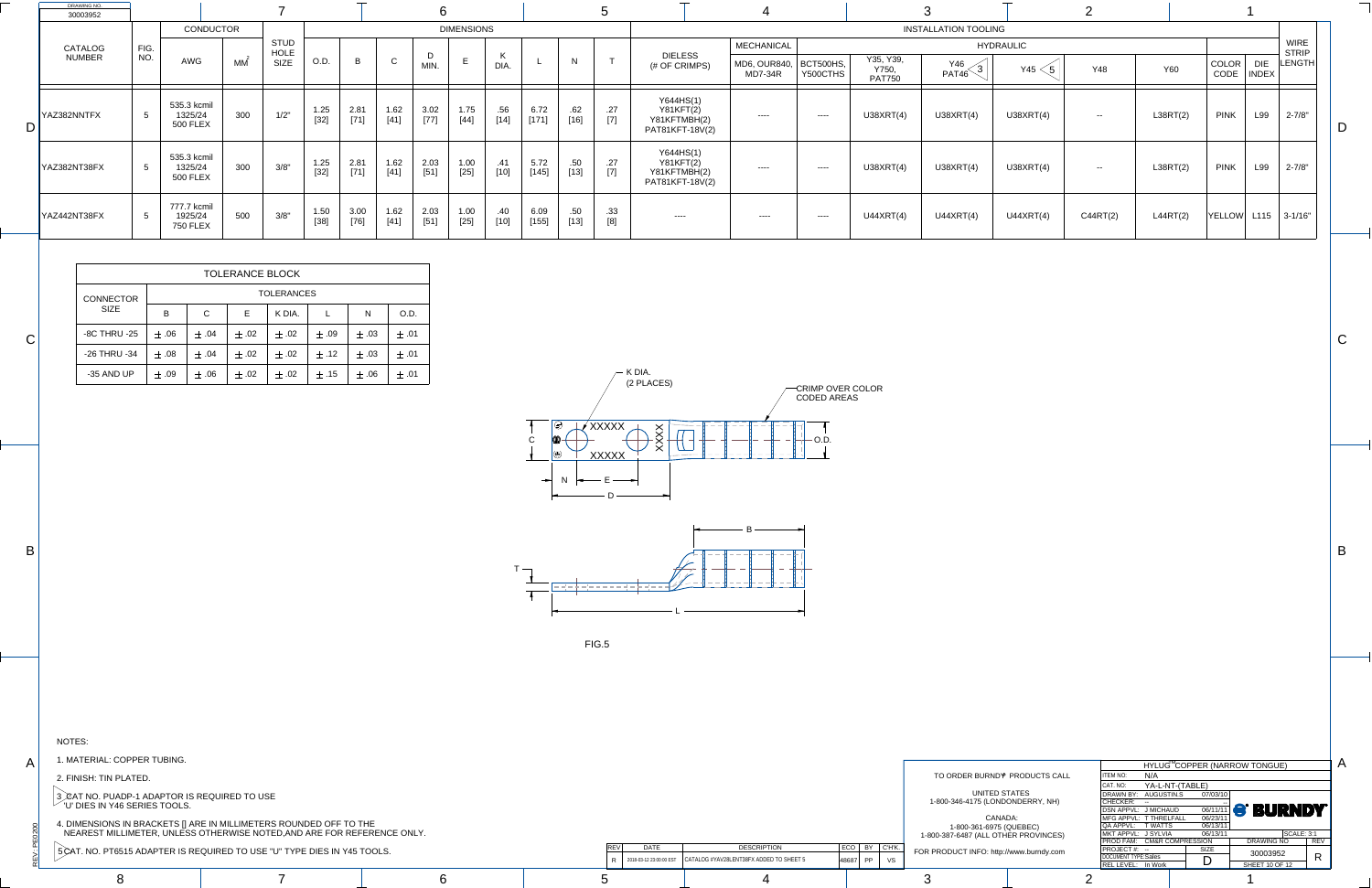$\sum_{i=1}^{n}$ 

PE0200

A

B

C

C

B

L



| COPPER TUBING.                   |                                                               |                         |                                         |                        |                                           |                                                   |                                        |                |
|----------------------------------|---------------------------------------------------------------|-------------------------|-----------------------------------------|------------------------|-------------------------------------------|---------------------------------------------------|----------------------------------------|----------------|
|                                  |                                                               |                         |                                         |                        |                                           |                                                   | <b>HYLUG<sup>™</sup>COPPER (NARROW</b> |                |
| PLATED.                          |                                                               |                         |                                         |                        | TO ORDER BURND <sup>®</sup> PRODUCTS CALL | <b>ITEM NO:</b><br>N/A                            |                                        |                |
|                                  |                                                               |                         |                                         |                        |                                           | CAT. NO:                                          | YA-L-NT-(TABLE)                        |                |
| ADP-1 ADAPTOR IS REQUIRED TO USE |                                                               |                         |                                         |                        | UNITED STATES                             | DRAWN BY: AUGUSTIN.S                              | 07/03/10                               |                |
| 46 SERIES TOOLS.                 |                                                               |                         |                                         |                        | 1-800-346-4175 (LONDONDERRY, NH)          | CHECKER: --                                       |                                        | $\blacksquare$ |
|                                  |                                                               |                         |                                         |                        |                                           | DSN APPVL: J MICHAUD                              | 06/11/11                               |                |
|                                  | S IN BRACKETS [] ARE IN MILLIMETERS ROUNDED OFF TO THE        |                         |                                         |                        | CANADA:                                   | MFG APPVL: T THRELFALL                            | 06/23/11                               |                |
|                                  | ILLIMETER, UNLESS OTHERWISE NOTED,AND ARE FOR REFERENCE ONLY. |                         |                                         |                        | 1-800-361-6975 (QUEBEC)                   | QA APPVL: T WATTS                                 | 06/13/11                               |                |
|                                  |                                                               |                         |                                         |                        | 1-800-387-6487 (ALL OTHER PROVINCES)      | MKT APPVL: J SYLVIA<br>PROD FAM: CM&R COMPRESSION | 06/13/11                               |                |
|                                  | 6515 ADAPTER IS REQUIRED TO USE "U" TYPE DIES IN Y45 TOOLS.   | <b>DATE</b>             | <b>DESCRIPTION</b>                      | $ ECO $ BY $ C'HK $ .  |                                           | $ $ PROJECT #: --                                 | SIZE                                   |                |
|                                  |                                                               |                         | CATALOG #YAV28LENT38FX ADDED TO SHEET 5 |                        | FOR PRODUCT INFO: http://www.burndy.com   | DOCUMENT TYPE:Sales                               | $\blacksquare$                         |                |
|                                  |                                                               | 2018-03-12 23:00:00 EST |                                         | $ 48687 $ PP $ $<br>VS |                                           | REL LEVEL: In Work                                | ◡                                      | -SHI           |
|                                  |                                                               |                         |                                         |                        |                                           |                                                   |                                        |                |
|                                  |                                                               |                         |                                         |                        |                                           |                                                   |                                        |                |
|                                  |                                                               |                         |                                         |                        |                                           |                                                   |                                        |                |

| DRAWING NO.<br>30003952 |      |                   |     |                            |                |                |              |                |                             |               |               |               |            |  |                   |                                 |                         |                               |                                     |                          |          |              |                             |                                           |  |
|-------------------------|------|-------------------|-----|----------------------------|----------------|----------------|--------------|----------------|-----------------------------|---------------|---------------|---------------|------------|--|-------------------|---------------------------------|-------------------------|-------------------------------|-------------------------------------|--------------------------|----------|--------------|-----------------------------|-------------------------------------------|--|
|                         |      | <b>DIMENSIONS</b> |     |                            |                |                |              |                | <b>INSTALLATION TOOLING</b> |               |               |               |            |  |                   |                                 |                         |                               |                                     |                          |          |              |                             |                                           |  |
| CATALOG                 | FIG. |                   |     | <b>STUD</b><br><b>HOLE</b> |                |                |              |                |                             |               |               |               |            |  | <b>MECHANICAL</b> |                                 |                         |                               | <b>HYDRAULIC</b>                    |                          |          |              | <b>WIRE</b><br><b>STRIP</b> |                                           |  |
| <b>NUMBER</b>           | NO.  |                   |     | <b>AWG</b>                 | MM             | <b>SIZE</b>    | O.D.         | B              |                             | <b>MIN</b>    |               | DIA.          |            |  | $\sim$            | <b>DIELESS</b><br>(# OF CRIMPS) | MD6, OUR840,<br>MD7-34R | $\vert$ BCT500HS,<br>Y500CTHS | Y35, Y39,<br>Y750,<br><b>PAT750</b> | Y46<br>◠<br><b>PAT46</b> | Y45 <    | Y48          | <b>Y60</b>                  | LENGTH<br><b>COLOR</b><br>  INDEX<br>CODE |  |
| YAZ442NNT               | 6    | 1000 kcmil        | 500 | 1/2"                       | 1.50<br>$[38]$ | 3.00<br>$[76]$ | 1.62<br>[41] | 3.08<br>$[78]$ | 1.75<br>[44]                | .56<br>$[14]$ | 7.08<br>[180] | .65<br>$[17]$ | .33<br>[8] |  | $- - - -$         |                                 | $---$                   | P44RT(4)                      | S44RT(4)                            | C44R(2)                  | L44RT(2) | <b>WHITE</b> | $3 - 1/16"$<br>$\sim$       |                                           |  |

|                      |                                           |                             |  |             |                           |                   |            | A |  |  |  |  |  |  |
|----------------------|-------------------------------------------|-----------------------------|--|-------------|---------------------------|-------------------|------------|---|--|--|--|--|--|--|
|                      | HYLUG <sup>™</sup> COPPER (NARROW TONGUE) |                             |  |             |                           |                   |            |   |  |  |  |  |  |  |
| <b>PRODUCTS CALL</b> | <b>ITEM NO:</b>                           | N/A                         |  |             |                           |                   |            |   |  |  |  |  |  |  |
|                      | CAT. NO:                                  | YA-L-NT-(TABLE)             |  |             |                           |                   |            |   |  |  |  |  |  |  |
| <b>TATES</b>         | DRAWN BY:                                 | AUGUSTIN.S                  |  | 07/03/10    |                           |                   |            |   |  |  |  |  |  |  |
| ONDERRY, NH)         | <b>CHECKER:</b>                           |                             |  |             |                           |                   |            |   |  |  |  |  |  |  |
|                      | DSN APPVL: J MICHAUD                      |                             |  |             | <b>OG/11/11 S' BURNDY</b> |                   |            |   |  |  |  |  |  |  |
| DA:                  | MFG APPVL: T THRELFALL                    |                             |  | 06/23/11    |                           |                   |            |   |  |  |  |  |  |  |
| <b>QUEBEC)</b>       | QA APPVL:                                 | <b>T WATTS</b>              |  | 06/13/11    |                           |                   |            |   |  |  |  |  |  |  |
| ER PROVINCES)        | MKT APPVL: J SYLVIA                       |                             |  | 06/13/11    |                           | <b>SCALE: 2:1</b> |            |   |  |  |  |  |  |  |
|                      | <b>PROD FAM:</b>                          | <b>CM&amp;R COMPRESSION</b> |  |             | <b>DRAWING NO</b>         |                   | <b>REV</b> |   |  |  |  |  |  |  |
| www.burndy.com/      | PROJECT#: --                              |                             |  | <b>SIZE</b> | 30003952                  |                   |            |   |  |  |  |  |  |  |
|                      | <b>DOCUMENT TYPE:Sales</b>                |                             |  | $\Box$      |                           |                   | R          |   |  |  |  |  |  |  |
|                      | REL LEVEL: In Work                        |                             |  |             | <b>SHEET 11 OF 12</b>     |                   |            |   |  |  |  |  |  |  |
| $\sim$               |                                           |                             |  |             |                           |                   |            |   |  |  |  |  |  |  |

|                                 | <b>TOLERANCE BLOCK</b> |              |           |           |           |           |           |  |  |  |  |  |  |  |  |
|---------------------------------|------------------------|--------------|-----------|-----------|-----------|-----------|-----------|--|--|--|--|--|--|--|--|
| <b>CONNECTOR</b><br><b>SIZE</b> | <b>TOLERANCES</b>      |              |           |           |           |           |           |  |  |  |  |  |  |  |  |
|                                 | B                      | $\mathsf{C}$ | Е         | K DIA.    |           | N         | O.D.      |  |  |  |  |  |  |  |  |
| <b>-8C THRU -25</b>             | $\pm .06$              | $\pm .04$    | $\pm$ .02 | $\pm .02$ | $\pm .09$ | $\pm .03$ | $\pm .01$ |  |  |  |  |  |  |  |  |
| -26 THRU -34                    | $\pm .08$              | $\pm .04$    | $\pm$ .02 | $\pm .02$ | $\pm .12$ | $\pm .03$ | $\pm$ .01 |  |  |  |  |  |  |  |  |
| -35 AND UP                      | $\pm .09$              | $\pm .06$    | $\pm$ .02 | $\pm .02$ | $\pm .15$ | $\pm .06$ | $\pm$ .01 |  |  |  |  |  |  |  |  |

NOTES:

1. MATERIAL: COPPER TUBING.

2. FINISH: TIN PLATED.

3 *)*CAT NO. PUADP-1 ADAPTOR IS REQUIRED TO USE  $\degree$  'U' DIES IN Y46 SERIES TOOLS.

4. DIMENSIONS IN BRACKETS [] ARE IN MILLIMETERS ROUNDED OFF TO THE NEAREST MILLIMETER, UNLESS OTHERWISE NOTED,AND ARE FOR REFERENCE ONLY.

FIG.6